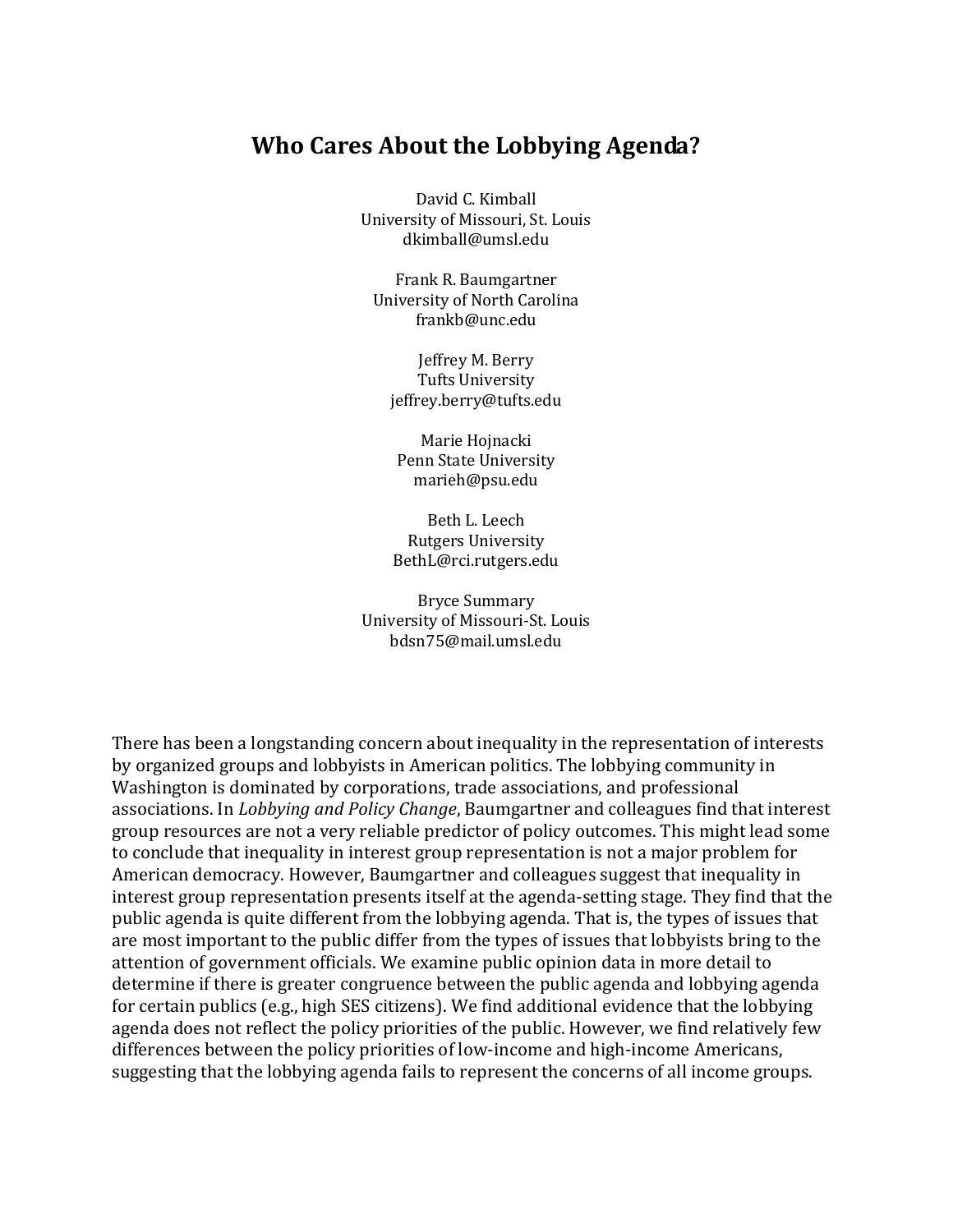Whose interests are represented when public policy is made in the United States? This is a fundamental question in American political science, and it has received renewed attention given increasing levels of economic inequality (Bartels 2008; Kelly 2009; Jacobs and Skocpol 2005). In particular, a number of recent studies examine the correspondence between the policy preferences of citizen subgroups (often defined by income level) and policy positions or outputs produced by government.

While policy preferences are a critical element in studies of political representation, we argue that they are not the only way to examine the links between citizen interests and government behavior. More consideration should be given to the policy agenda in Washington and the degree to which it reflects the priorities of the public. In particular, we hope this will lead to more consideration of the role of interest groups in the study of representation in the policy process.

In this paper we review some of the conflicting findings in recent research on policy representation and make the case for including the policy agenda in the study of representation. Continuing earlier work, we use several data sources to compare a representative set of issues being lobbied in Washington (the lobbying agenda) to the policy domains deemed most important by the public (the public agenda). We find that the lobbying agenda bears no resemblance to the policy priorities of the public, regardless of which measure of public opinion is used. When we scrutinize public concerns and lobbying issues within the same policy domain, we find additional evidence that the issues being pushed by lobbyists tend to be unrelated to the specific policy concerns of the public. We also find relatively few differences between the policy priorities of low-income and high-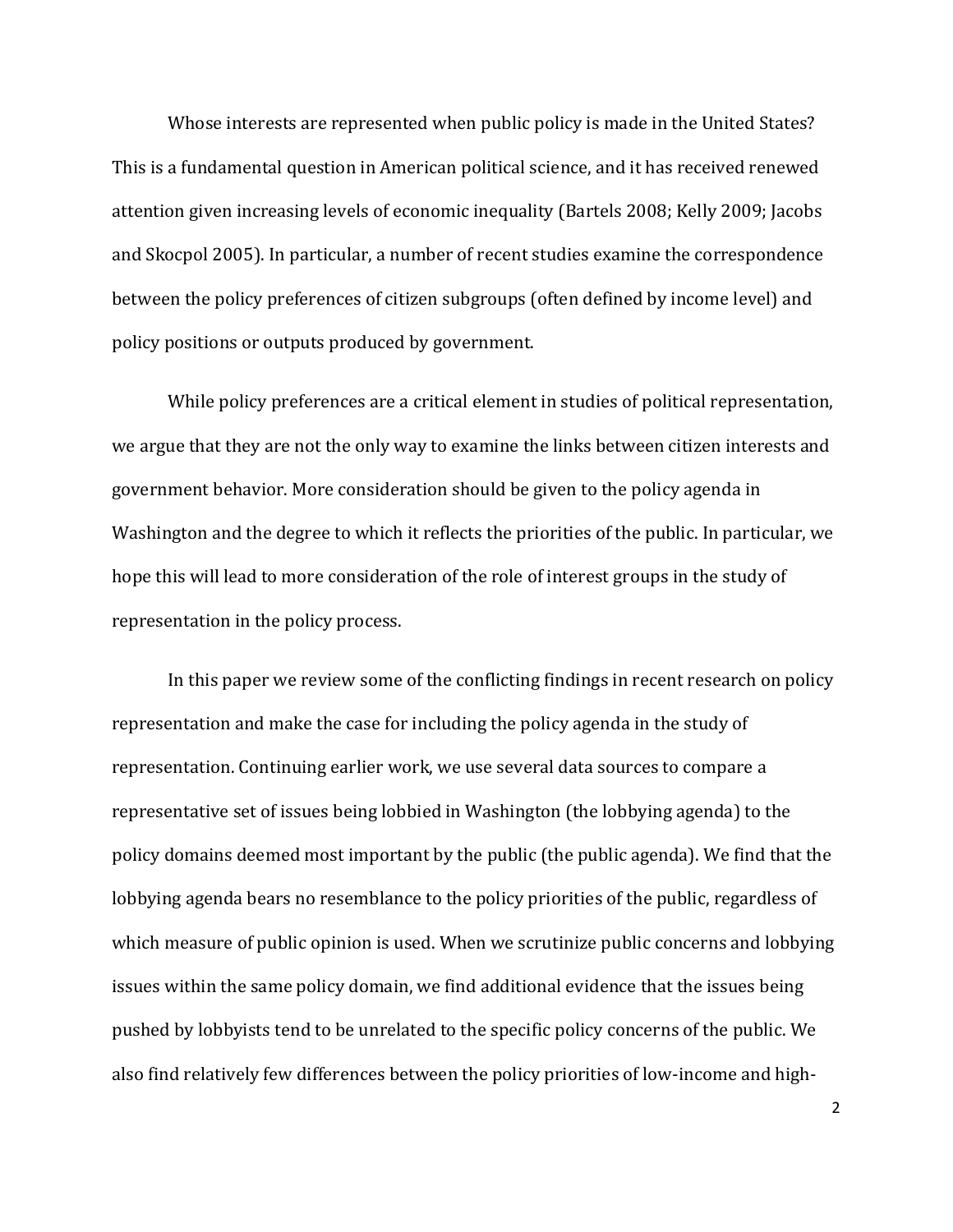income Americans. As a result, the lobbying agenda fails to represent the policy concerns of all income groups.

#### **The Case for Equal Representation**

Despite the commonly held view that government is more responsive to wealthier interests, several recent studies suggest that low-income citizens are better represented than one might think. The case for equal representation is based more on empirical findings rather than theoretical reasoning. However, these studies begin from some basic theoretical premises. One is that the re-election incentive ensures that elected government officials need to be responsive to public opinion, at least majority opinion. For example, median voter theories (e.g., Downs 1957) predict that candidates and political parties adopt policy positions to appeal to centrist political values, where most people seem to reside on the political spectrum (Ansolabehere, Rodden, and Snyder 2006).

Furthermore, one perspective in mass behavior research contends that politicians can discern the interests of low-income or other disadvantaged groups through elections and public opinion surveys. Some argue that all citizens are able to discern the policies that advance or inhibit their own interests. Several studies argue that people use heuristics, decision-making shortcuts such as party identification, core principles, ideology, or endorsements from prominent groups or political figures, to accurately decide which candidates or policies best support their preferences (e.g., Popkin 1994; Lupia and McCubbins 1998; Goren 2011). These mechanisms enable all citizens, even those in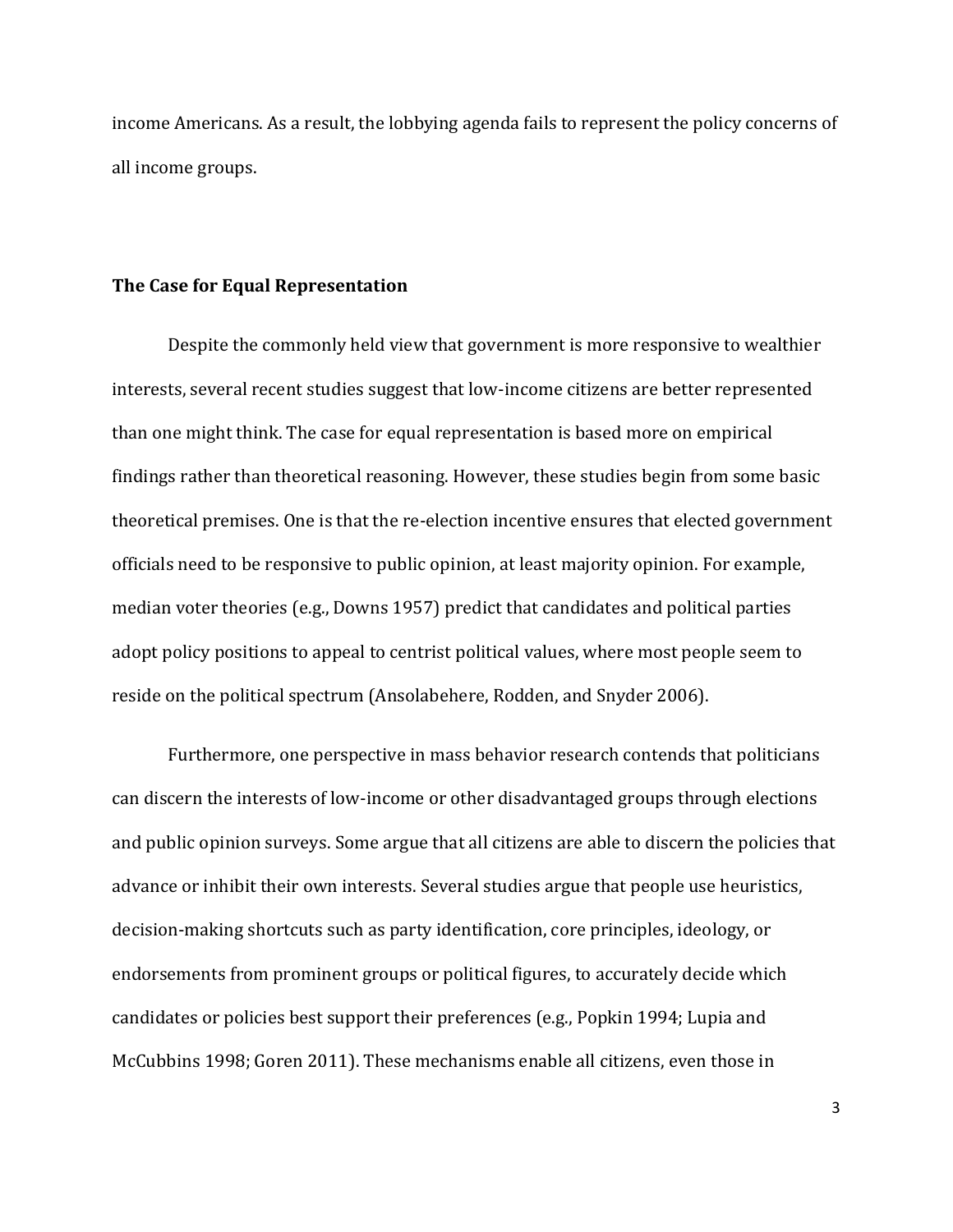disadvantaged groups, to effectively reveal their policy preferences through the voting booth, public opinion surveys, and other forms of political participation.<sup>1</sup> Thus, elected officials, who have an incentive to represent the interests of voting majorities, will tend to produce policies that reflect the interests of most voters.

Furthermore, some recent studies find that differences in policy opinions between income and other demographic subgroups tend to be small or nonexistent, except in the social welfare policy domain. In addition, the policy preferences of different income groups move in tandem over time, even in the social welfare domain (Soroka and Wlezien 2010; Enns and Wlezien 2011; but see Gilens 2009). Thus, these studies conclude, even if politicians are most responsive to the policy positions of the wealthy, government policy is still likely to reflect the preferences of all income groups.

As a result, there is evidence that "dynamic representation," the movement of government policy over time in response to public preferences, occurs fairly equally for rich, poor, and middle-income Americans. Government policy outputs are highly responsive to the movement of public opinion over time (MacKuen, Erikson, and Stimson 2002). In particular, changes in government policy are responsive to changes in public opinion for all income groups, a finding that holds across multiple policy domains (Soroka and Wlezien 2010, 2011). These findings challenge ideas about the pervasiveness and impact of political inequality in the United States.

 $\overline{\phantom{a}}$ 

<sup>1</sup> For a review of this literature, see Niemi, Weisberg, and Kimball (2011, chapter 5).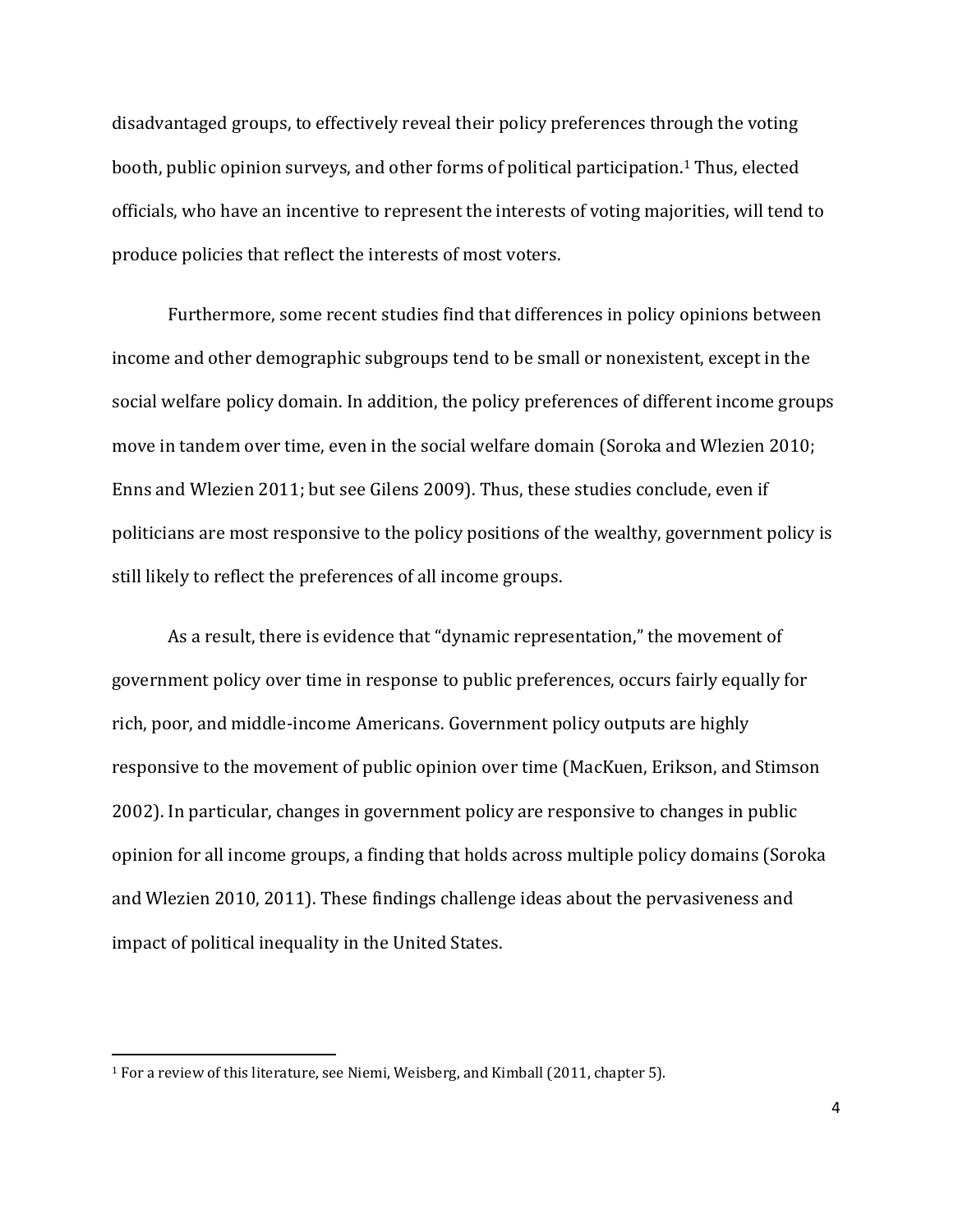However, it is striking that most recent studies comparing citizen policy preferences to government policy outputs do not consider the role of interest groups. In this literature, there is some effort to examine the role of political parties as coalitions of groups that bring certain policy preferences to the government's attention, to the exclusion of other interests (Hussey and Zaller 2011; Druckman and Jacobs 2011), but little examination of interest groups (for exceptions, see Gilens 2011; Bartels 2008). This is a critical omission, for organized interests tend to play a starring role in theories of unequal representation.

#### **The Case for Unequal Representation**

The interest group literature has focused on questions of equal representation for quite some time, particularly spurred by scholarly debates over pluralism and its critics. Schattschneider's (1960, 35) colorful observation that "the flaw in the pluralist heaven is that the heavenly chorus sings with a strong upper-class accent" notes the representational bias in the interest group system. Some demographics groups, such as the poor and unemployed, are not organized. As a result, the interest group community in Washington is skewed in favor of corporate and trade association interests (Schlozman and Tierney 1986; Baumgartner and Leech 2001; Schlozman 2010). Most organized interests represent firms or associations of institutions (such as companies, local governments, or universities) rather than associations of individuals (Salisbury 1984; Schlozman 2010). Even interest groups that are designed to represent disadvantaged Americans tend to favor their wealthier members (Strolovich 2007).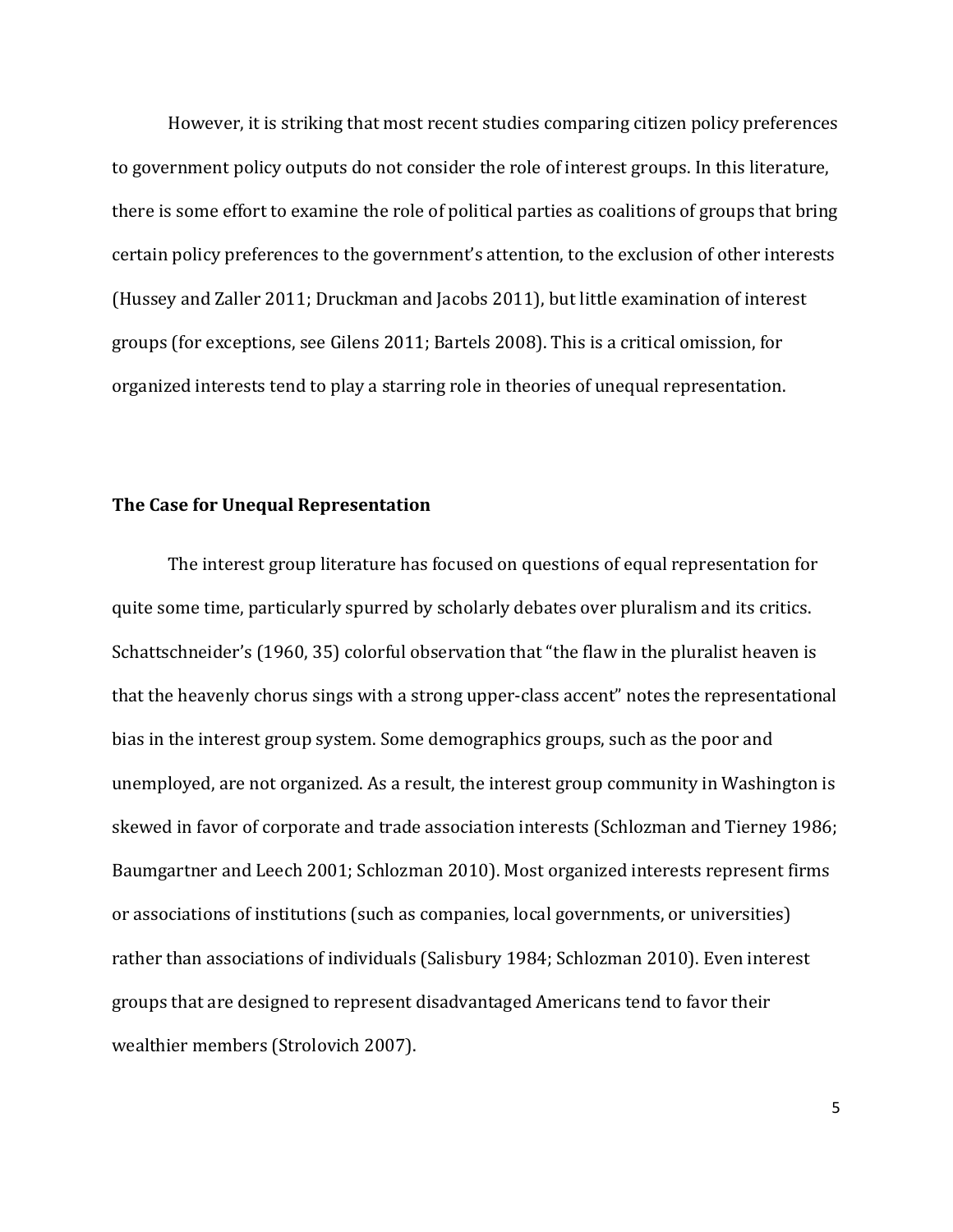Organized interests have a number of ways to make their voices heard by government. Interest groups can spend as much as they can afford on campaign contributions, public relations campaigns, and government lobbying while unorganized interests cannot. Assuming that interest groups have some impact on public policy, it is commonly hypothesized that the interest group system introduces bias in the policy process (e.g., Schattschneider 1960; Olson 1965; Walker 1991).

Furthermore, the election mechanism whereby the supply of policy matches public demand may have some bugs. Wealthy people are more likely to vote, donate money, and volunteer time in politics (Schlozman, Verba and Brady 1995). Similarly, there is a class bias in membership in voluntary associations (Putnam 2000; Baumgartner and Walker 1988). Members of Congress, and Senators in particular, tend to be wealthier than the average citizen. Given these facts and evidence that elected officials respond more to voters than non-voters (Griffin and Newman 2005; Martin 2003; Hajnal 2010), the ideal of equal representation seems more distant.

In addition, recent evidence challenges the efficiency of low-information rationality. Recent studies indicate that heuristics may lead low-information voters to make "incorrect" candidate choices, supporting candidates who are not closest to their own policy preferences. Since income and political knowledge are correlated (Althaus 2003; Bartels 2008), those with higher incomes tend to be more knowledgeable about politics and more able to translate their self-interest into policy preferences and voting choices (Bartels 2008; Gomez and Wilson 2001). Thus, income is correlated with an ability to make one's voice heard in politics. As a result, several cross-sectional studies find that government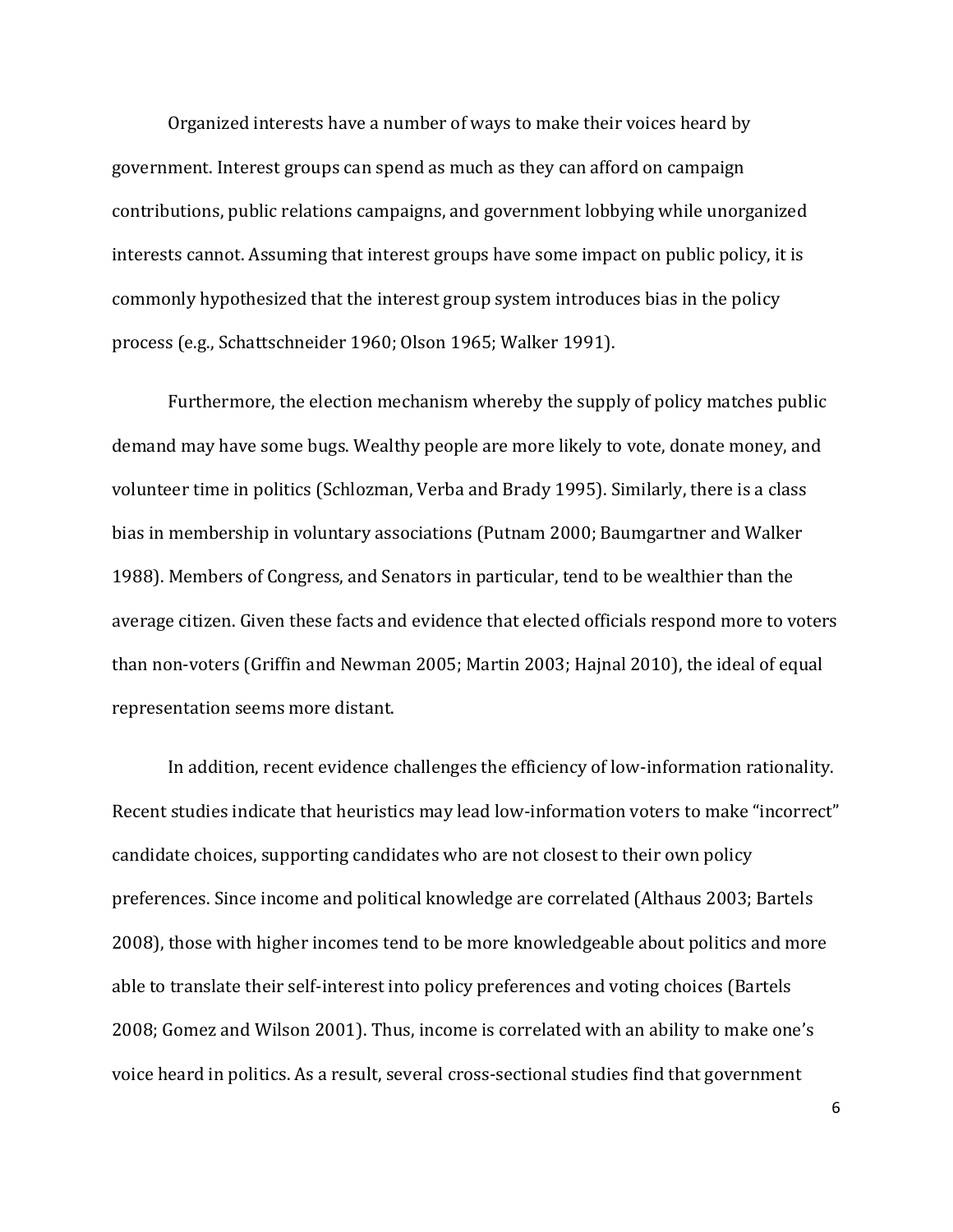policy and politicians are more responsive to elites and high-income constituents than to low- and middle-income citizens (Bartels 2008; Gilens 2005, 2009; Page and Jacobs 2005).

## **Representation and the Policy Agenda**

Much of the recent literature on policy representation in American politics has compared the policy preferences of the public (or subgroups) to policy outcomes or the roll call votes of legislators, what Jones and colleagues term "positional" representation (Jones and Baumgartner 2005; Jones, Larsen-Price, and Wilkerson 2009). Clearly this is a critical area of political representation. However, policy positions are not the beginning and end of the study of representation in the policy process. For example, Hall (1996) notes that the roll call behavior of legislators does not adequately measure their level of devotion to an issue. Other evidence is needed to measure the intensity of their preferences, to assess how hard they work, in crafting legislation and enlisting supporters, to get a new policy passed. Similarly, while it is relatively painless for people to reveal their issue positions to a pollster, it is another matter to determine which issues they really care about. As Jones and colleagues (2009) note, studies that compare the ideological preferences of the public with policy outcomes implicitly assume that all issues are equally important to the public, an assumption that usually remains untested.

A critical but limited resource in the policymaking process is attention (Baumgartner and Jones 1993; Jones 1995; Jones and Baumgartner 2005). Government officials have a limited amount of attention they can devote to different policies. Media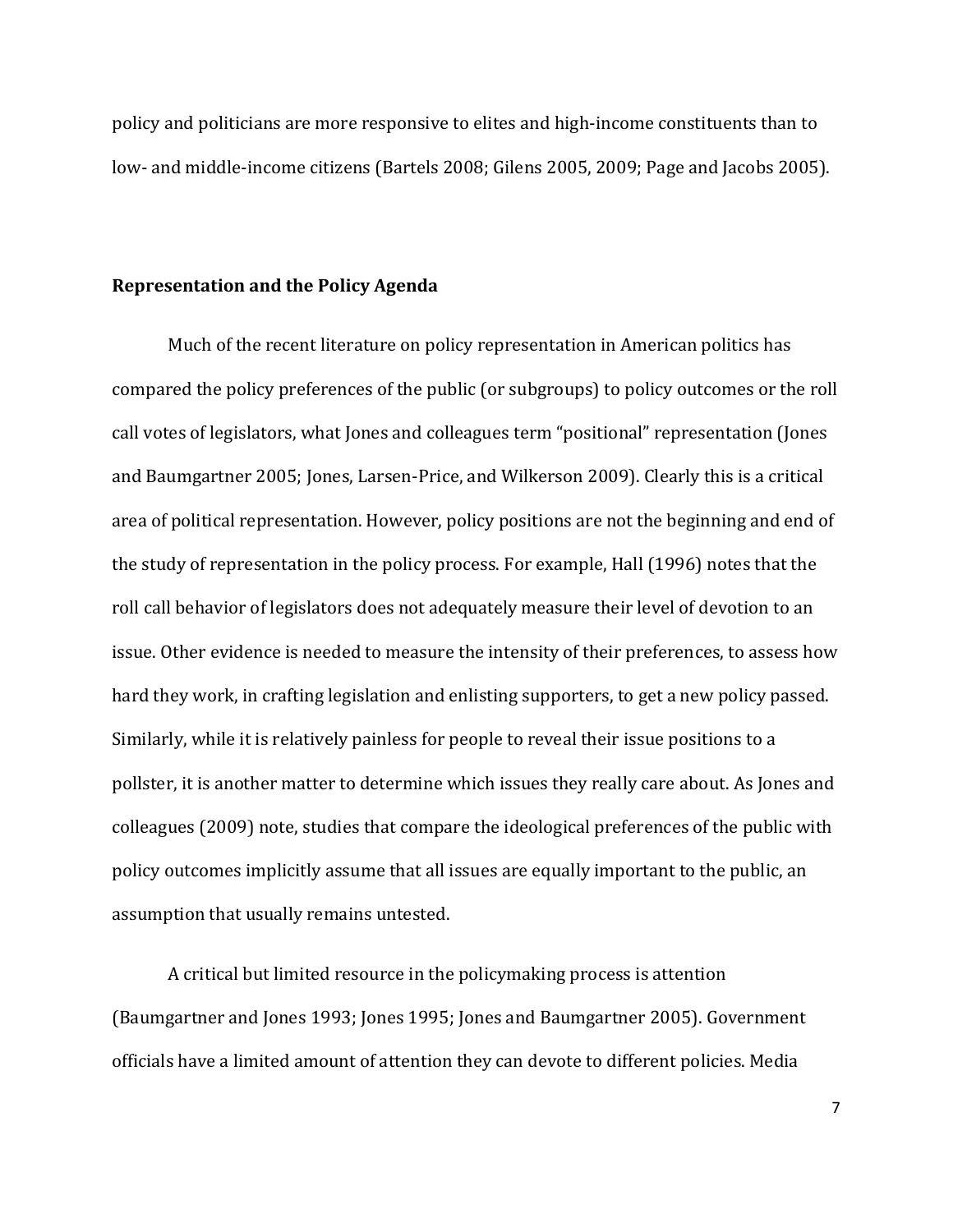organizations have a limited number of journalists to report on policy deliberations to the public. An abundance of issues and information must be sifted and prioritized into a small fraction of policies that are considered for action by the government.

Studies of policy representation should also assess whether the policies gaining the attention of government officials are the same policy priorities held by the mass public, and different subgroups of the population. Jones and Baumgartner (2005) denote "agenda congruence" as the degree to which the public agenda is reflected in the policy agenda in Washington. There is evidence of positive correlations between the policy priorities of the public and the priorities of Congress, as measured by hearings and laws passed, but the correlations are usually far from perfect (Jones and Baumgartner 2005; Jones, Larsen-Price and Wilkerson 2009).

Examining the policy agenda also tends to prompt more explicit consideration of the role of interest groups in the representation equation. Due to the bias in the lobbying community noted above, it has long been argued that elites have disproportionate influence over the policy agenda (Schattschneider 1960; Bachrach and Baratz 1962; McConnell 1966). Several studies find that interest groups have some influence over the policy agenda in Washington (Baumgartner and Jones 1993; Cobb and Ross 1997; Berry 1999). More specifically, there is concern that the class bias in interest group communities may produce a controlled policy agenda that ignores issues organized interests do not want addressed (Bachrach and Baratz 1962). This implies that the policy agenda pursued by interest groups may not reflect the issue priorities of the public or of segments of the mass public that suffer from insufficient interest group representation.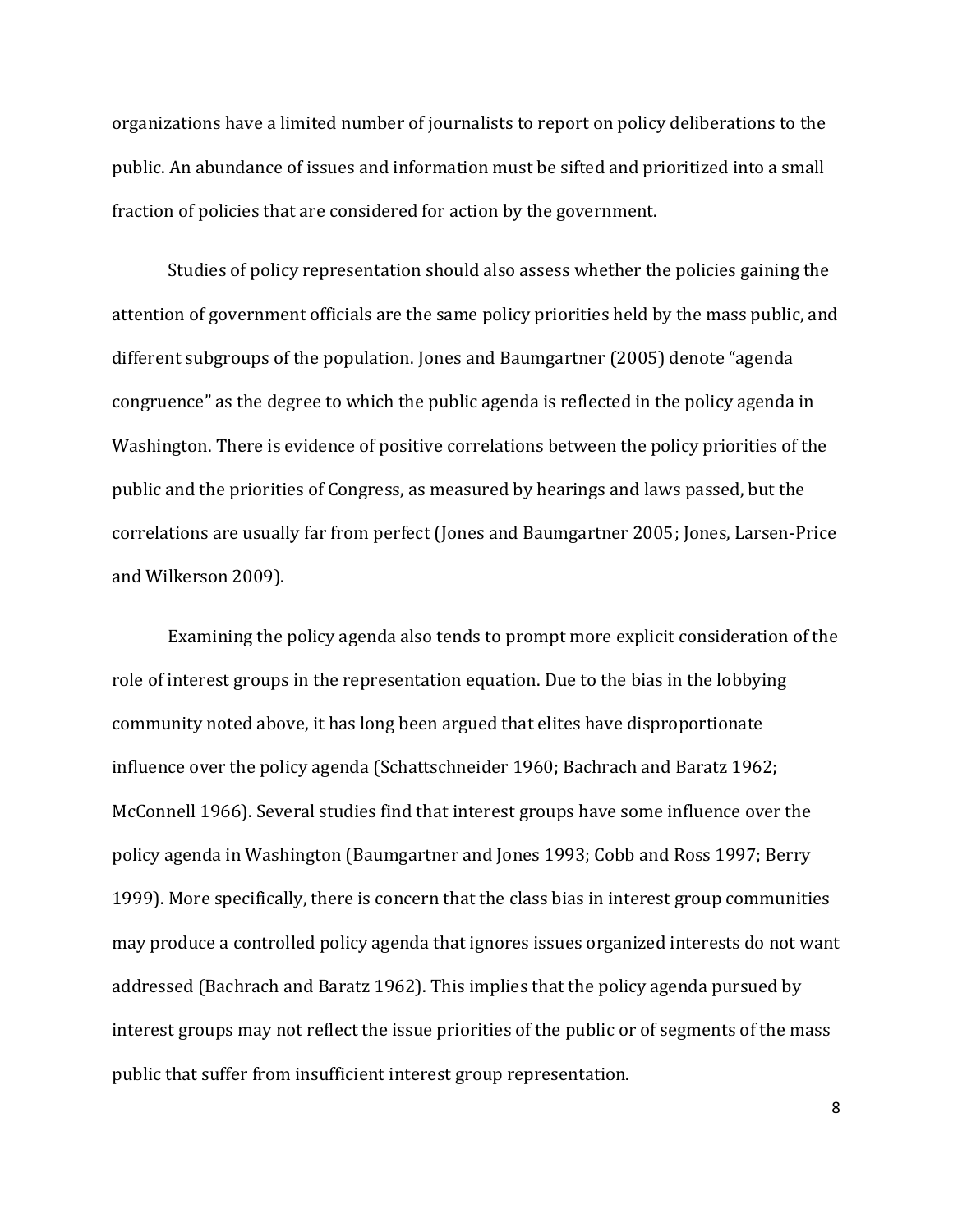Recent studies have compared the public's policy priorities to various measures of government attention and policy outputs. Jones and colleagues (2009) find higher levels of responsiveness to public priorities in agenda-setting stages than in later decision-making stages (such as presidential executive orders or lawmaking). This may lead some to conclude that interest group lobbying does not hinder, and may enhance, representation in the policymaking process. However, the policy priorities of organized interests (what we term the "lobbying agenda") need to be measured and compared to the public's policy priorities to help understand the role of interest groups in agenda-setting. In earlier work, we find evidence that the lobbying agenda is largely unrelated to the public agenda (Baumgartner et al. 2009). We extend that work below by examining additional measures of the public agenda and testing whether different income groups are equally represented in terms of agenda congruence.

#### **Data**

We expand upon previous work to compare the lobbying agenda and the public agenda in the United States for the period from 1998 to 2002. To measure the policy priorities of organized interests we first drew a random sample of registered lobbyists in Washington. The sampling frame was based on the reports lobbyists file with Congress each year, with organizations weighted in proportion to their lobbying activity. Thus, groups that reported lobbying on more issues had a greater chance of being selected. We scheduled an interview with a lobbyist for each of the interest groups selected in the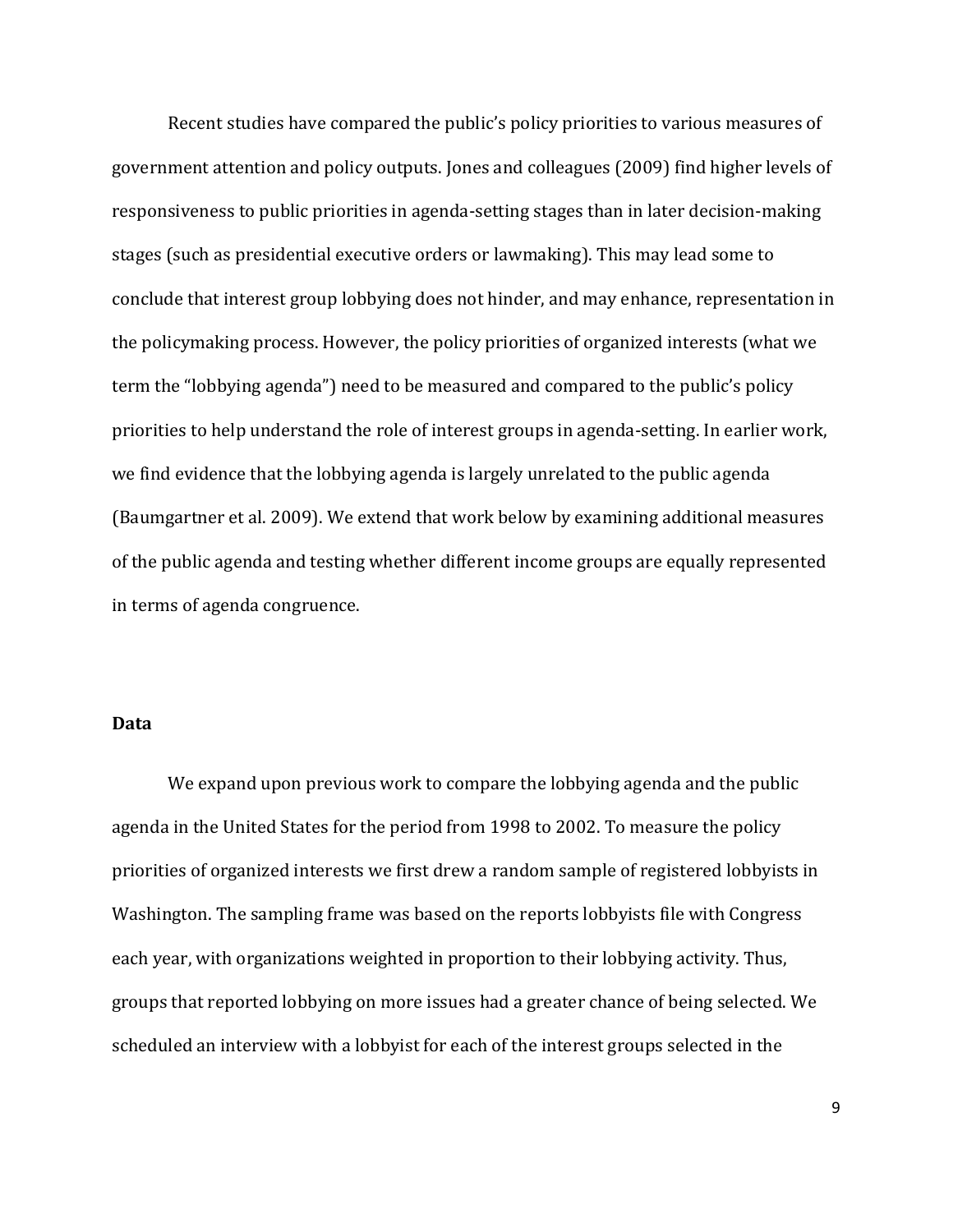sample. At the beginning of each interview we asked the lobbyist to discuss the most recent issue they had work on. Each interview with a newly selected interest group generated one new issue for us to follow. We continued this sampling and interviewing process until we had generated 98 issues, a representative sample of the issues being pushed by lobbyists from 1998 to 2002. Through interviews with other lobbyists and government officials and other public sources, we compiled additional information for each issue, including lobbying activities, interest group resources, issue salience, and policy outcomes.<sup>2</sup>

In an ominous sign for public representation, the issues in our lobbying study tend to be rather low in media salience. More than seventy percent of the lobbying issues were never covered in a network television news story during the study period. Half of the issues were covered in fewer than 16 articles published in the 29 major newspapers indexed by Lexis-Nexis. Only four of the issues were the subject of a television advertising campaign designed to influence public opinion. Nevertheless, the issues identified by lobbyists did receive some attention from government. More than one-third of the issues were the subject of a congressional hearing, and all but six were featured in at least one bill introduced in Congress.

We coded each of the issues in our study in one of the 19 major topic codes and 225 subtopic codes developed by the Policy Agendas Project. The subtopic codes indicate more specific issues within the 19 major policy domains. The distribution of the lobbying agenda is simply indicated by the share of issues in each of the major topic categories. We found

 $\overline{a}$ 

<sup>2</sup> For more details on the research methodology, see Baumgartner et al. (2009). The complete list of issues, as well as additional documentation and data are available at http://lobby.la.psu.edu/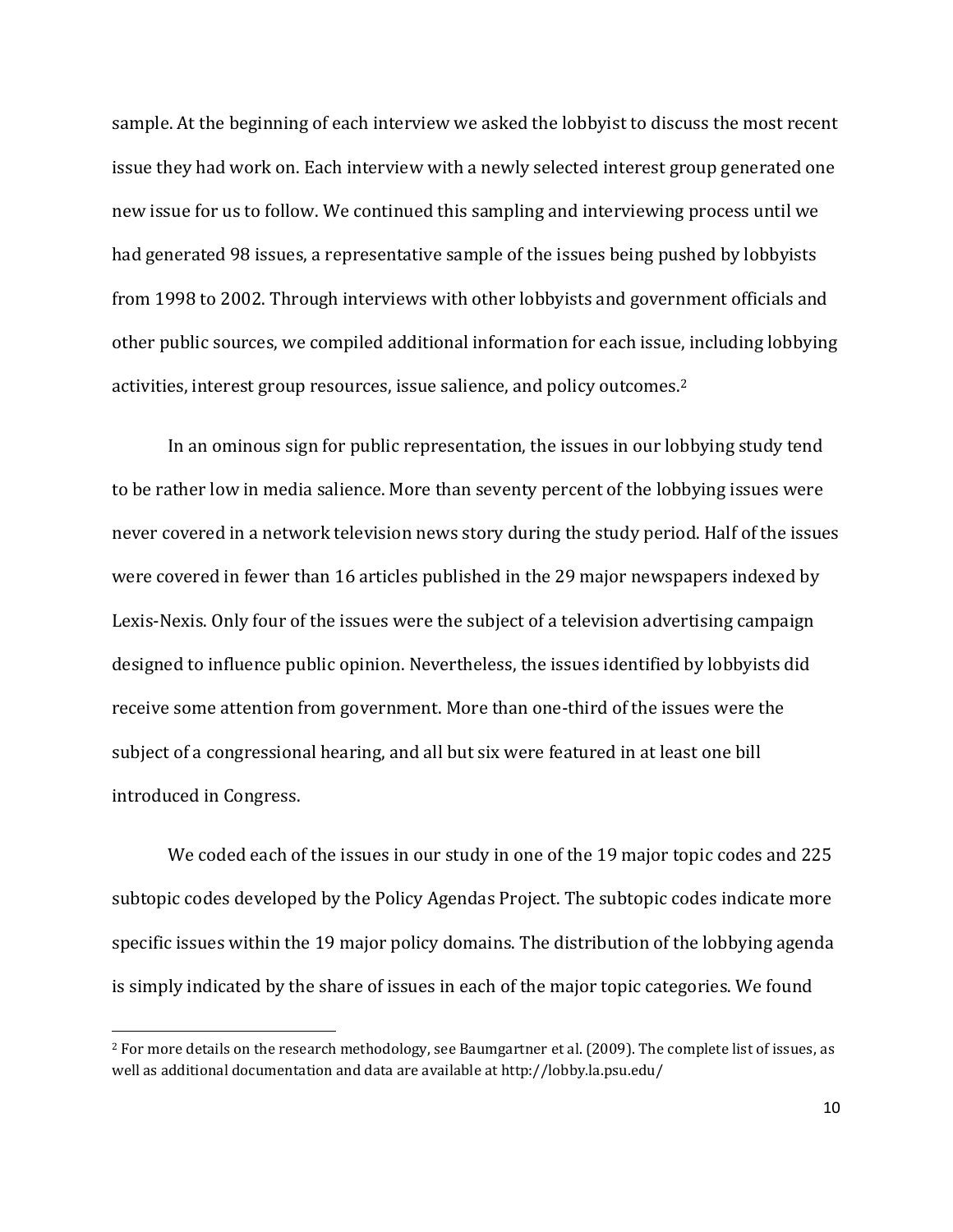that the largest policy domains of the lobbying agenda are health (21 percent), environment (13 percent), transportation (8 percent), banking and finance (7 percent), national defense (7 percent), and science/technology (7 percent).

We first used data from the Policy Agendas Project to measure the public's issue agenda.<sup>3</sup> The public opinion data come from Gallup surveys that asked respondents "What is the most important issue facing the country today?" Gallup conducted fifteen national surveys that included the MIP question from the start of 1999 to the end of 2002. The Policy Agendas Project coded the issue categories from the topline results of each survey reported by Gallup into the same 19 major topic areas. Since Gallup, like other survey organizations, recorded multiple issues mentioned by respondents to the MIP question, the issue mentions were normalized so that percentages summed to 100.<sup>4</sup> The Policy Agendas Project reported annual data on the percentage of issue mentions in each of the 19 major topic areas. We averaged the annual measures from 1999, 2000, 2001, and 2002 to create our measure of the public agenda.

In order to examine the issue priorities of citizen subgroups, we need the raw data from public opinion surveys featuring the "most important problem" question. However, we are unable to get access to many of the relevant Gallup survey data for the 1999-2002 study period. Instead, we examine public opinion data from two other sources. We used data from these surveys to validate our original findings regarding the public's policy

l

<sup>3</sup> The data from the Policy Agendas Project were originally collected by Frank R. Baumgartner and Bryan D. Jones, with the support of the National Science Foundation.

<sup>4</sup> See Feeley, Jones, and Larsen (2001) for more details on the Policy Agendas Project MIP coding.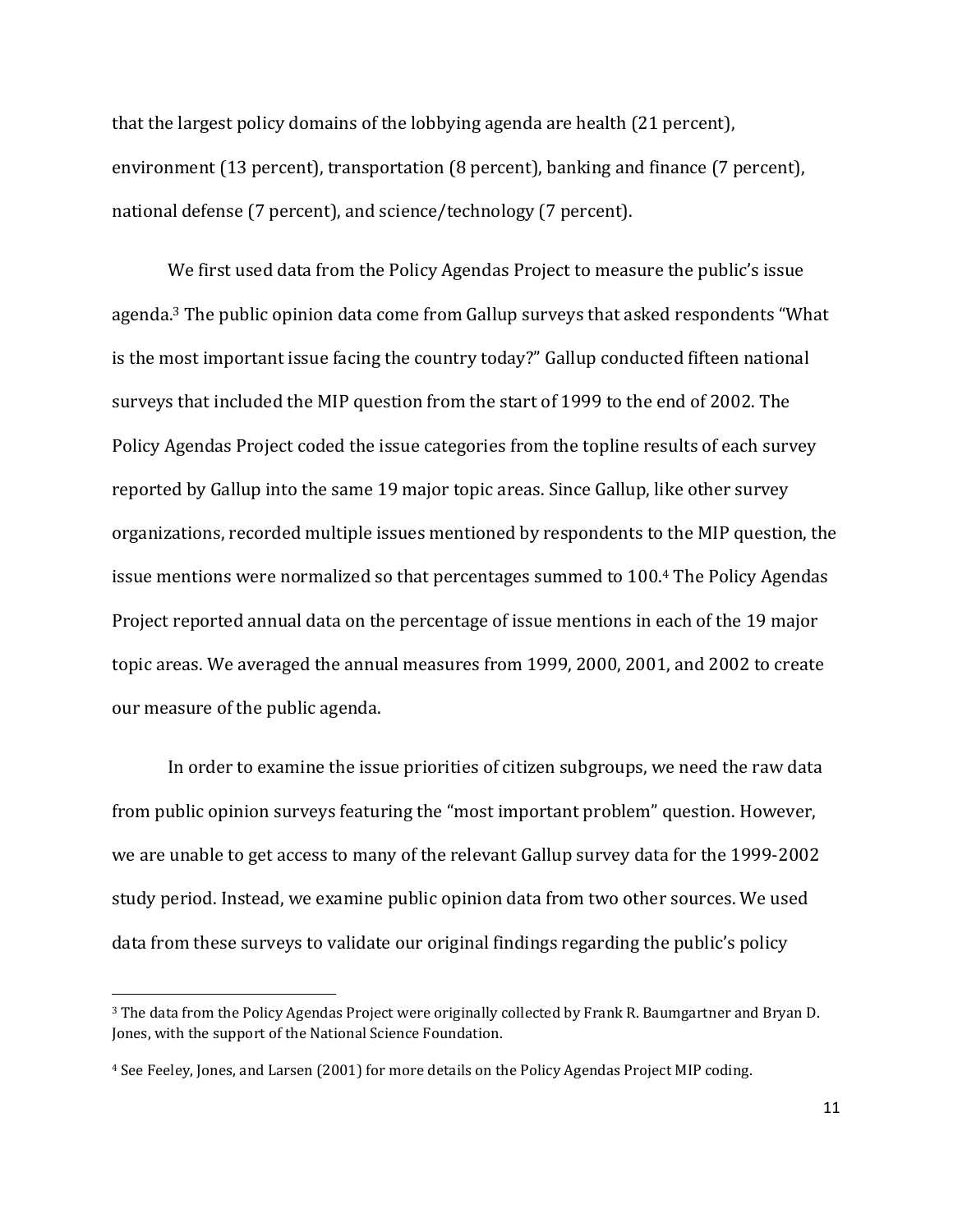priorities. One of our data sources is the Pew Research Center, which included the MIP question in five national surveys conducted between January of 1999 and December of 2002. Pew used the same question wording as Gallup and also recorded multiple issue mentions from respondents. We coded the MIP issue categories from the Pew polls into the 19 major topic areas as the Policy Agendas Project. We also followed the same method as used by the Policy Agendas Project (Feeley, Jones, and Larsen 2001) to compute a normalized average of responses to the MIP question across the five Pew polls.

To examine subgroups of the public, we obtained the respondent-level data for all five Pew surveys (conducted in June 1999, August 1999, February 2001, May 2001, and March 2002). We merged the data files, producing a sample of 4,768 respondents who answered the MIP question. We divided the sample into three income categories: low (under \$35,000), medium (between \$35,000 and \$75,000), and high (\$75,000 and above).

Our second source of public opinion data is the American National Election Studies, which included a most important problem question in the 1998 post-election surveys and a randomly selected half sample of the 2000 pre-election survey. ANES did not include the MIP question in its 2002 post-election survey. The ANES MIP question wording is slightly different than that used by Pew and Gallup. The ANES question is "What do you think are the most important problems facing this country?" Since ANES asks for multiple mentions rather than a single mention, the ANES surveys produce more issue mentions per respondent (up to five) than Gallup or Pew. For this analysis, we just examine the first issue mentioned by the respondent.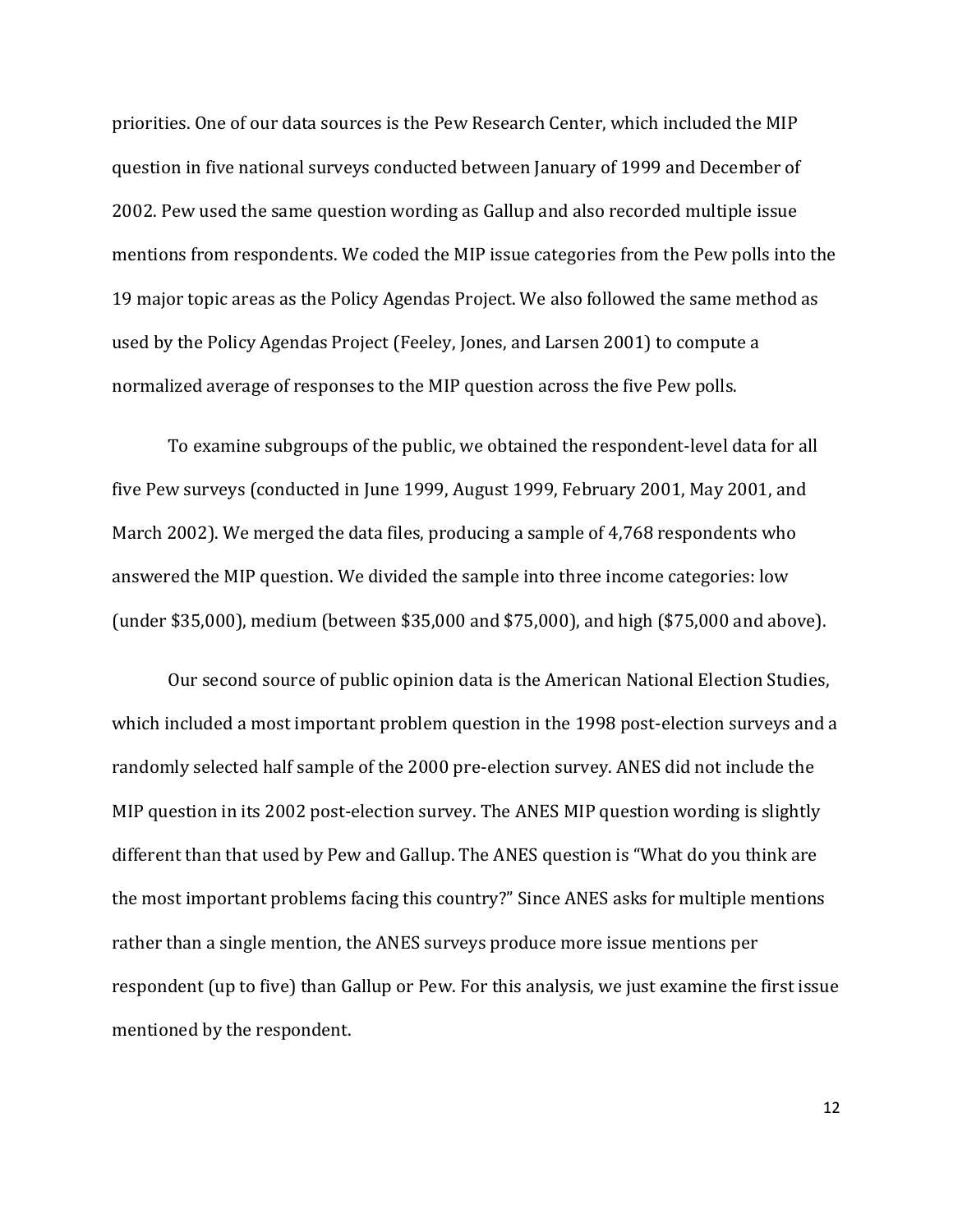We merged the two ANES data files, producing a sample of 2,123 who answer the MIP question. We coded the MIP responses into the 19 major topic areas developed by the Policy Agendas Project. In addition, ANES codes responses to the MIP question in much more fine-grained categories than the other two polling organizations. This allows us to also code the ANES MIP responses into the subtopic categories created by the Policy Agendas Project. Finally, we split the ANES sample into the same three income categories noted above.

#### [Figure 1 about here]

#### **Results**

 $\overline{\phantom{a}}$ 

We first compare the lobbying agenda to the broad policy priorities of the public. Figure 1 compares the distribution of issues in the lobbying agenda to the summary public opinion data on the MIP question from the Gallup and Pew surveys.<sup>5</sup> As the figure shows, using either public opinion measure, the policy priorities of the public bear little resemblance to the policy priorities of organized interests. From 1999 to 2002 the domains that occupied the most space on the lobbying agenda were health care, the environment, transportation, finance, defense, and science and technology, while most important issues for the public were crime, the economy, education, foreign affairs, health care, and social welfare. The Pew polling data produces almost the exact same distribution of the relative important of different policy domains as the Gallup survey data (the correlation between the Gallup and Pew "most important problem" distributions is .98). However, there is no

<sup>5</sup> Part of Figure 1 previously appeared in Baumgartner et al. (2009, 258).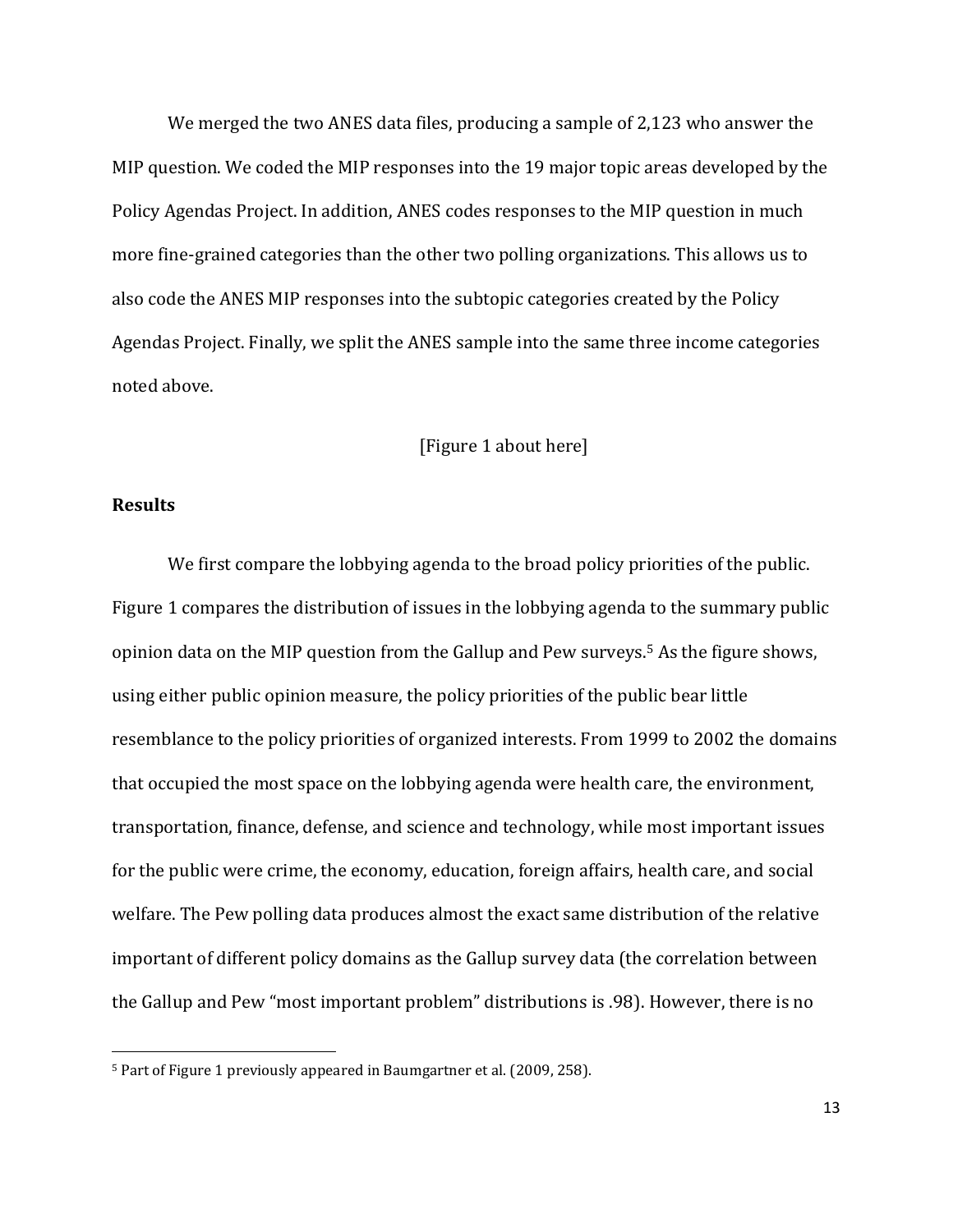correlation between either measure of the policy priorities of the public and the share of the agenda space accorded each policy domain in the lobbying agendas ( $r = -01$  in both comparisons).

Figure 2 shows a similar comparison between the lobbying and public agendas, this time featuring the Gallup and ANES public opinion measures. The ANES data also show a mismatch between the public agenda and the lobbying agenda. In fact, the correlation between the ANES MIP issue distribution and the lobbying agenda is more negative (r = - .12) than what is observed with the Gallup and Pew MIP measures.

The issue distribution in the ANES MIP measure is positively associated with the Gallup measure  $(r = .90)$  but not as strongly as the Pew MIP measure. This is likely due to the timing of the ANES surveys (in the fall of a general election year only) and the fact that the ANES sample does not include any respondents interviewed after 2000. The absence of any post-9/11 surveys in the ANES sample may help explain why defense and crime receive fewer mentions when compared to the Gallup data. The ANES sample also relies heavily on the 1998 survey, which took place while the Clinton impeachment scandal was featured in many congressional campaigns. This accounts for the higher share of government operations mentions in the ANES sample. Regardless of which public opinion measure is used, we find no congruence between the public agenda and the lobbying agenda.

#### [Figure 2 about here]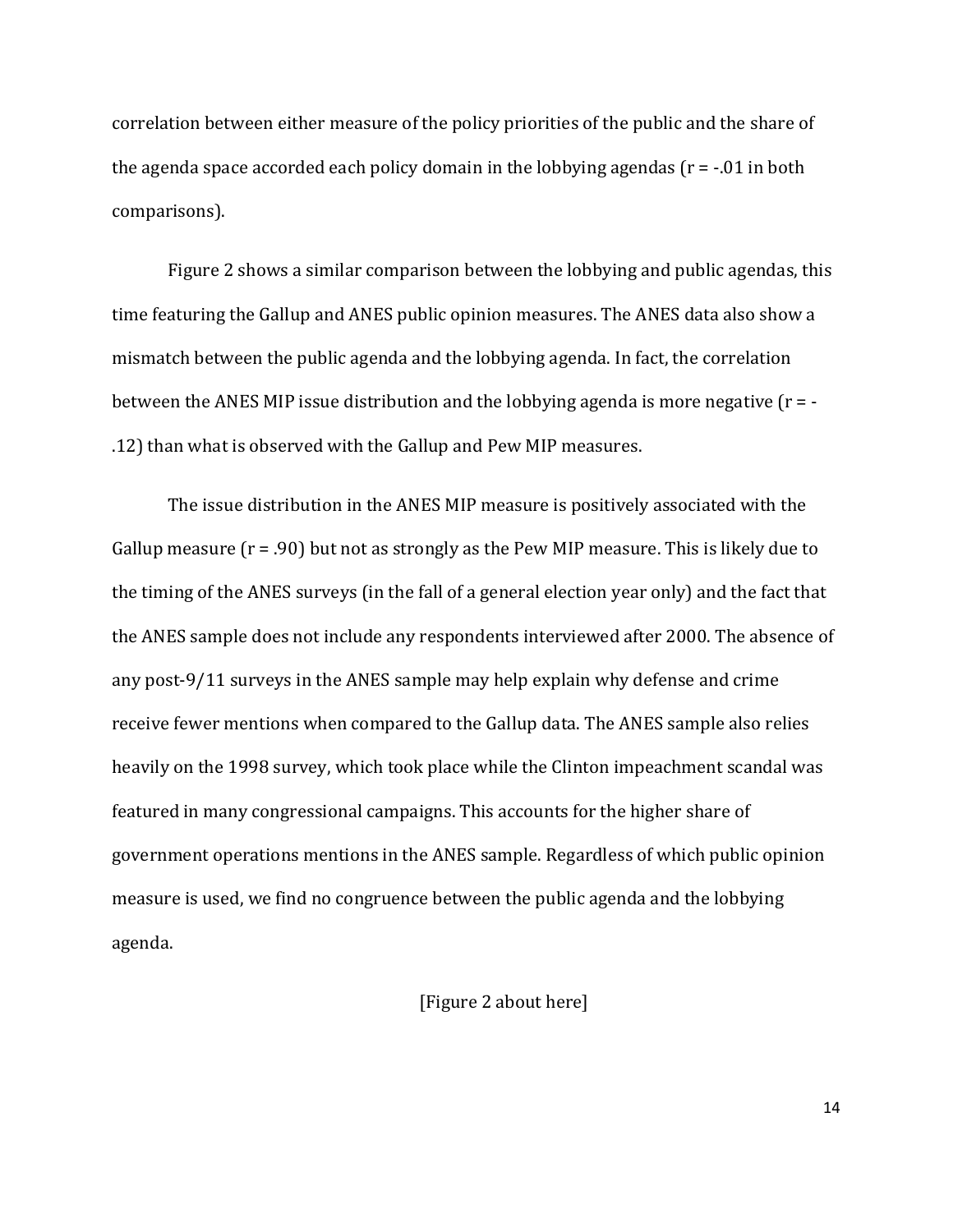Jones and Baumgartner (2005) observe that public attention tends to be concentrated on a few policy priorities at a time. Survey responses to the MIP question tend to cluster in a small number of policy domains, often national security and the economy. In contrast, they find that Congress is able to devote attention to many issues at the same time. The size and staff capacity of Congress, the division of labor formalized by the committee system, mean that Congress can juggle more issues. We find similar evidence in characterizing the public agenda, and the lobbying agenda more closely resembles the legislative agenda in terms of issue diversity. Figures 1 and 2 show that seven of the nineteen policy domains receive no mention in at least one of the public opinion measures during a four-year period. The 98 issues on the lobbying agenda during the same period exclude just two of the nineteen policy domains (public lands and civil rights).<sup>6</sup> The lobbying agenda, which reflects the pluralism of the interest group system, more closely resembles the legislative agenda in juggling many issues.

A recent study of representation by Jones, Larsen-Price, and Wilkerson (2009) compared the public agenda to the issue distribution observed at various stages of the policymaking process, including congressional hearings, bills, laws, Supreme Court decisions, executive orders, and media coverage. On average, they find positive correlations between the public agenda and each policymaking channel. Our finding of no correlation between the public agenda and the lobbying agenda suggests there is less representation in the lobbying system than any of the other policymaking channels, not a surprising result

 $\overline{a}$ 

<sup>6</sup> Of the 98 lobbying issues, one environmental issue (logging in national forests) involved public lands and one crime issue (criminal justice reform) had a strong civil rights component.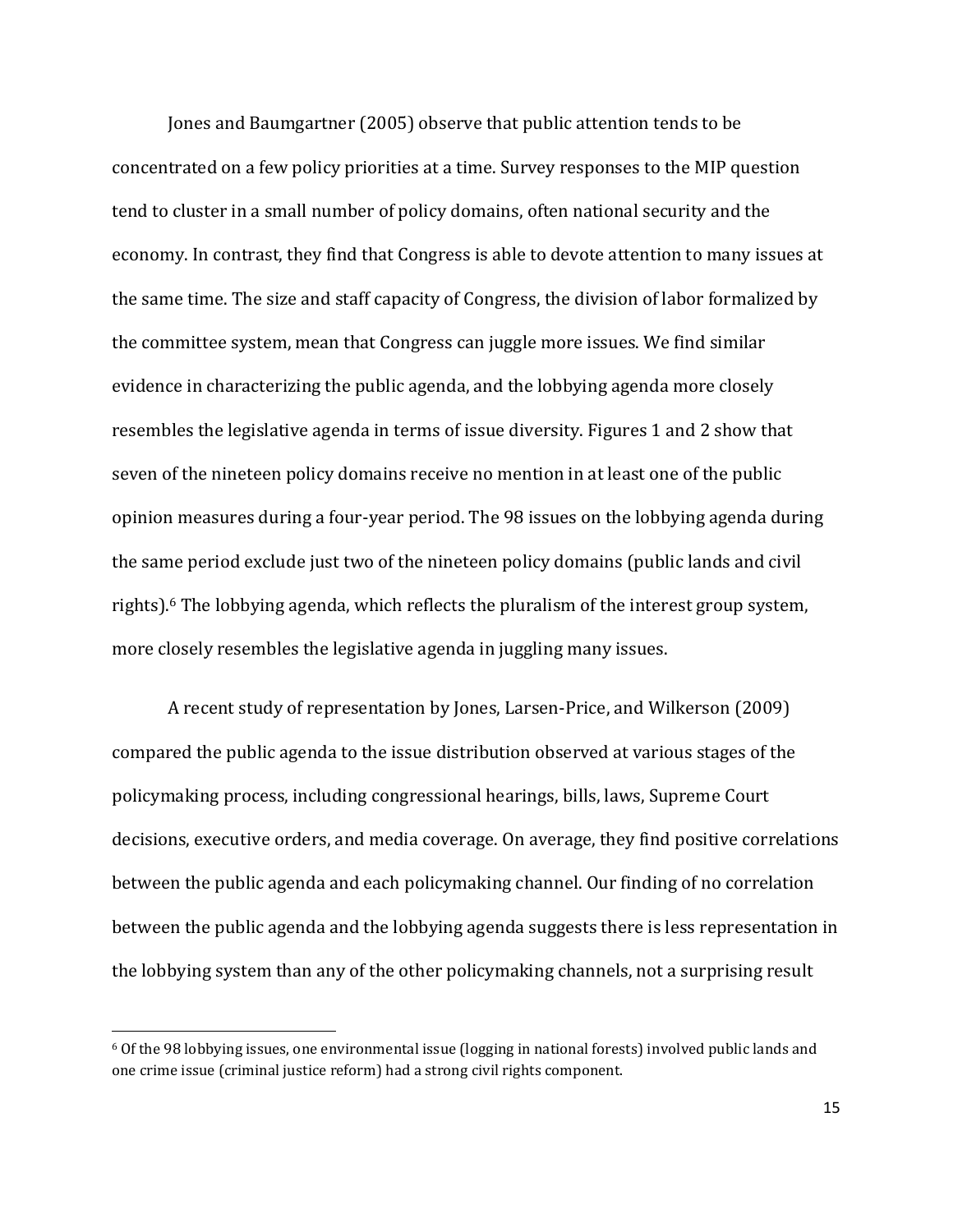given the representational bias in lobbying groups. Jones and colleagues also find that public priorities tend to be better represented at agenda-setting stages of the policy process than at later decision-making stages. They reason that this is due to fewer institutional barriers to government action at the agenda-setting stage. Again, we find that the lobbying agenda does not reflect broad public priorities. Thus, representation of the public's policy priorities at the agenda-setting stage of government activity occurs in spite of, not because of, organized interests.

Since the lobbying agenda does not reflect the public agenda, we next consider whether the lobbying agenda more closely reflects the policy priorities of smaller issue publics. Many subgroups might be compared in this manner. Since several recent studies examine the positional representation different income groups, our first step in this area is to examine whether there is evidence of differential agenda representation for different income groups in the public. Using the Pew and ANES survey data, we divide the samples into three income groups, those below \$35,000 (denoted as low income), those between \$35,000 and \$75,000 (medium income), and those at or above \$75,000 (high income).

## [Figure 3 about here]

Figure 3 plots the distribution of policy priorities in the Pew data by income group for the 1999-2002 study period. There does not appear to be much difference between the broad issue priorities of low-income and high-income Americans. Domains that are mentioned as important by one income group tend to be important to the other income groups as well. Domains that are not mentioned by one income group are also ignored by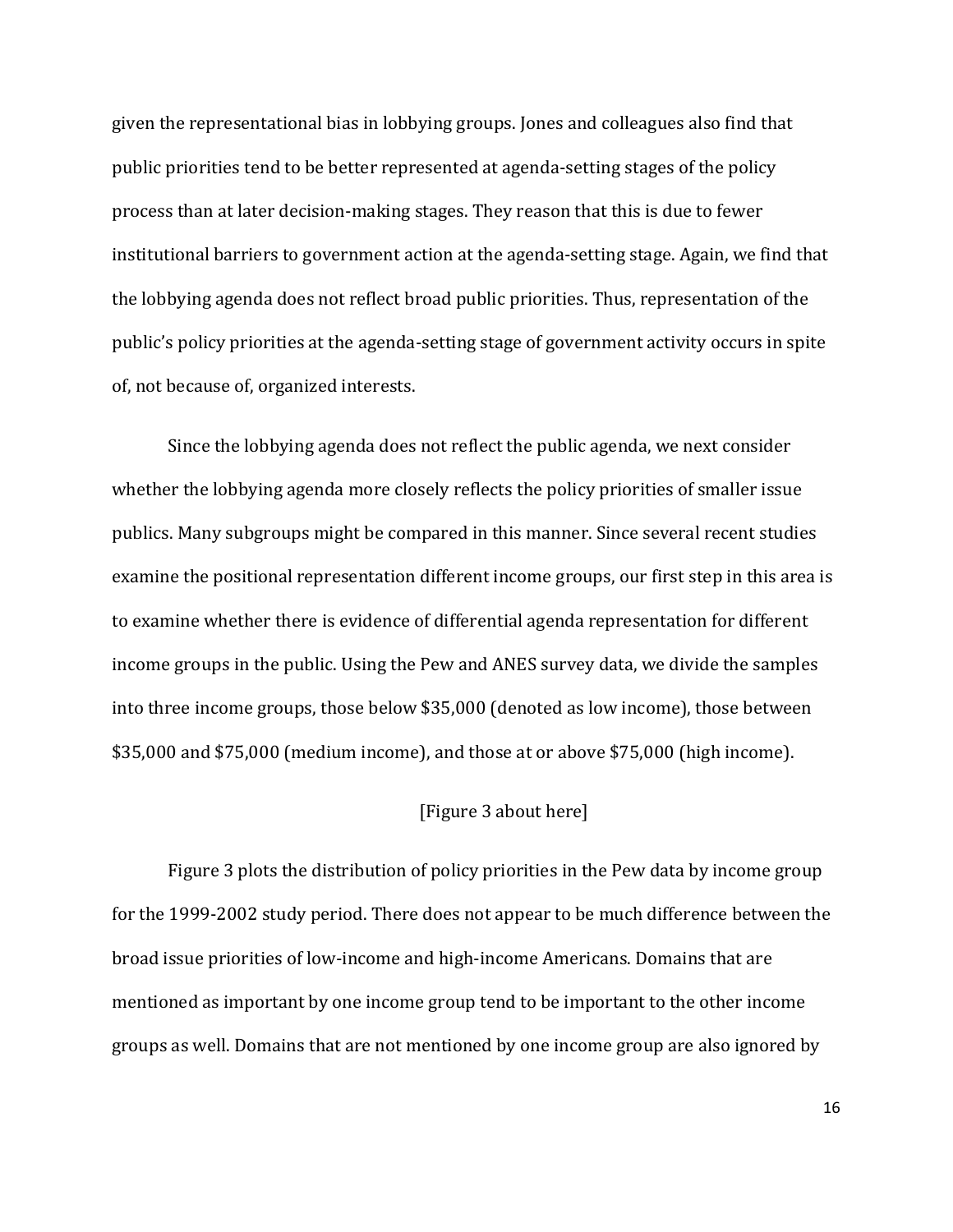other income groups. For a few domains there are modest differences in the frequency with which they are mentioned by different income groups. The low-income group rates crime and social welfare as somewhat more important domains than the high-income group, while high-income respondents were more likely to mention education as an important issue. Given the size of the sample, these group differences are statistically significant while modest in substance.

The similarities in the policy distributions by income group in Figure 3 are more numerous than the differences. As a result, the policy agenda for each income group is similarly unrelated to the lobbying agenda for this period. The correlation between the lobbying agenda and the public agenda is -.02 for low-income respondents, -.04 for middleincome respondents, and .03 for high-income respondents.

Figure 4 reports a similar comparison of the broad issue priorities of different income groups in the ANES survey data. In the ANES data we again see broad similarities in the policy priorities of income groups, especially in the domains that receive little or no mention. However, the ANES data reveal less consistency in policy priorities across income groups than the Pew data. Diverging issue priorities are especially notable in education, crime, social welfare, and health care. Low-income respondents are more likely than highincome respondents to mention crime, social welfare, foreign affairs, and government operations as important issues. High-income respondents are more likely to cite education and health care as important issues.

[Figure 4 about here]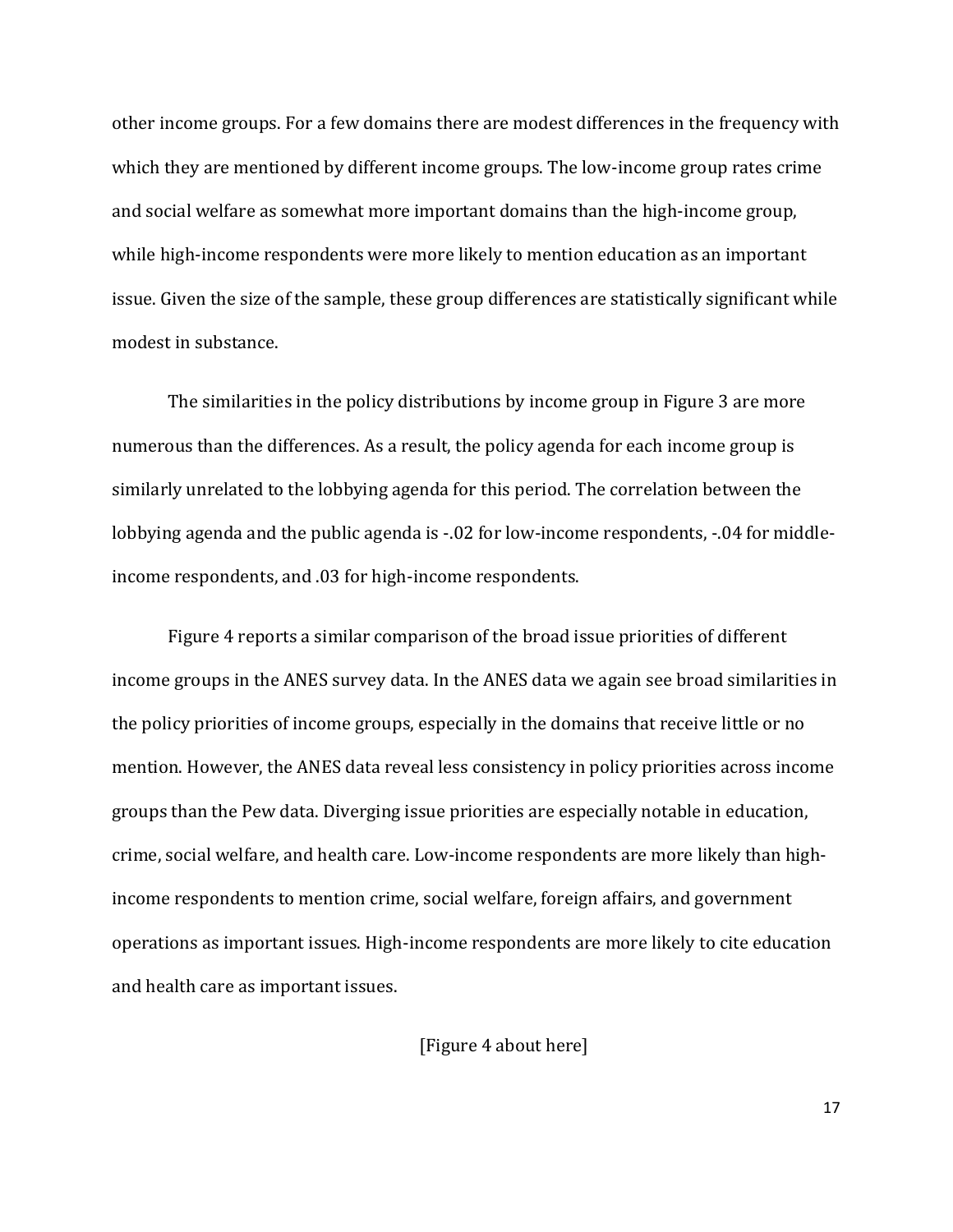With the ANES data, we again find that the lobbying agenda is not positively associated with the policy priorities of any income group. In fact, the policy agenda of lowincome respondents is somewhat inversely related to the lobbying agenda. The correlation between the lobbying agenda and the public agenda is -.19 for low-income respondents, - .07 for middle-income respondents, and .01 for high-income respondents. However, none of the correlations are statistically significant.

For the final analysis, we take advantage of the detailed coding of the MIP responses in the ANES survey data. We examine policy domains that received at least a modest share of responses in the ANES data, so that the sample is still large enough to compare income groups. Within each domain, we then compare the public agenda to the lobbying agenda using the more specific subtopic codes developed by the Policy Agendas Project.<sup>7</sup> The results, presented in Table 1, show that the disparity between the lobbying agenda and the public agenda is more extensive. In addition, we find additional evidence of differences in the policy priorities of low-income and high-income respondents in some domains that appear consistent with their economic interests.

On economic issues, the public most frequently mentioned general concerns (e.g., jobs or recession), unemployment, and the national debt. High-income respondents attached more importance to the national debt while low-income respondents more

l

 $7$  We exclude two policy domains that received a substantial number of mentions in the ANES surveys. One is education, where the survey responses only referred to general education concerns, not specific topics that could be compared to the education issues in the lobbying agenda. The second domain is government operations. Roughly one-third of the government operations mentions in the ANES survey referenced the Clinton impeachments scandal. The impeachment trial was over by the start of 1999, and there was no lobbying on that issue in our study.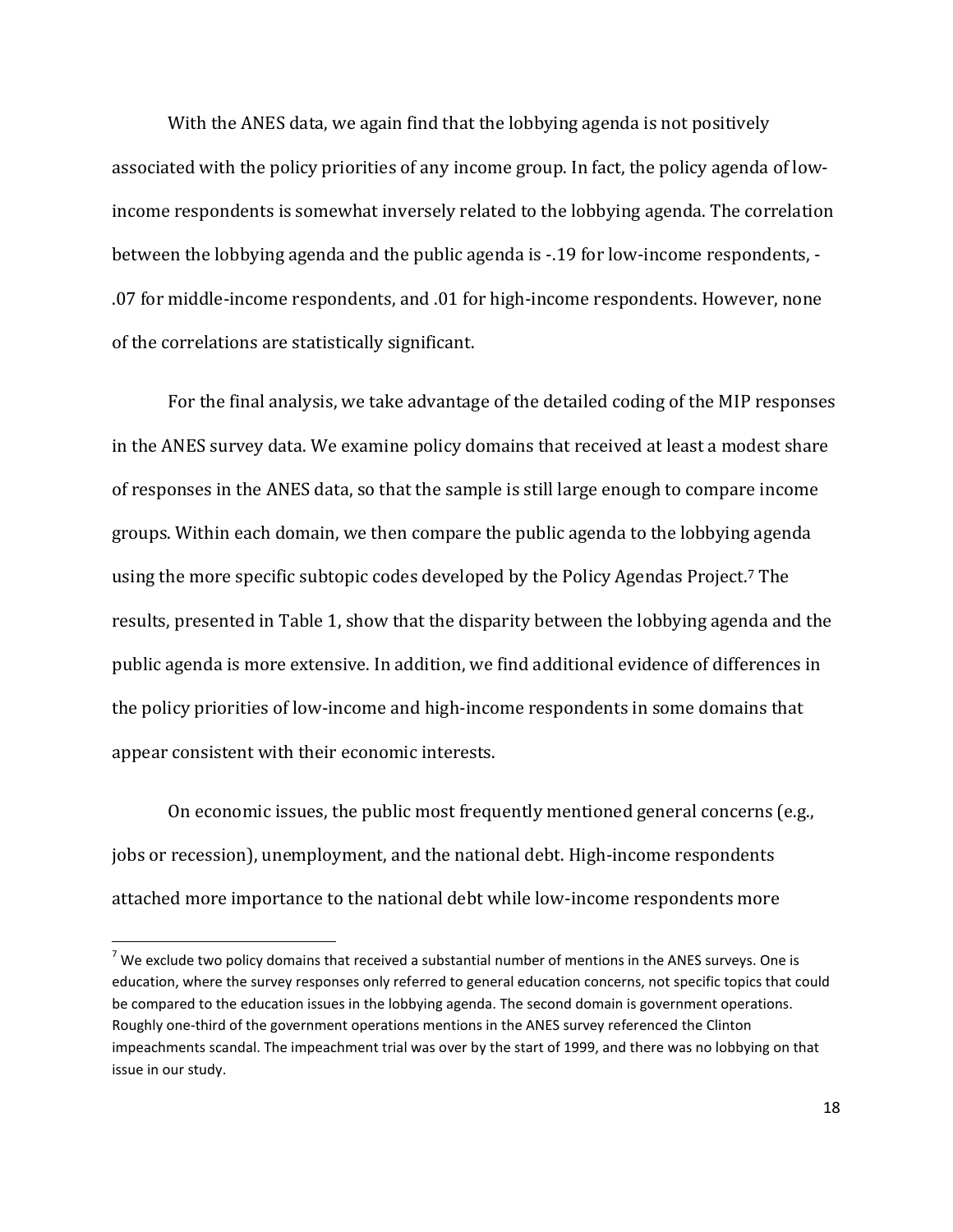frequently mentioned unemployment as an important economic issue, differences that are statistically significant (p<.05). In contrast, all seven economic issues on the lobbying agenda dealt with tax policy (e.g., estate tax, excise tax, interest expense taxes, sales taxes, the tax status of stock options, tax rates for computer depreciation, and taxes on government pensions), a subtopic rarely mentioned by respondents of all income levels. Thus, the economic issues pursued by the lobbyists in our sample generally did not correspond with the priorities of Americans who mentioned economic issues as the most important problems facing the country.

#### [Table 1 about here]

Health care was the largest domain on the lobbying agenda. Among survey respondents in the health domain, more than nine of every ten in each income group mentioned comprehensive health reform as an important issue. While two health issues in the lobbying agenda involved systemic reforms of the health care system, most of the lobbying on health issues involved other concerns. More than one-third of the health issues on the lobbying agenda involved payments for health care providers or insurance coverage for particular treatments, issues that were not specifically mentioned by survey respondents. More than half of the health issues on the lobbying agenda involved other issues, such as research and development, regulating the drug industry, hospital facilities, that were rarely mentioned by respondents of any income level.

Crime was the most frequently mentioned policy domain on the public agenda. The crime issues most frequently mentioned by the public included family issues (mentioned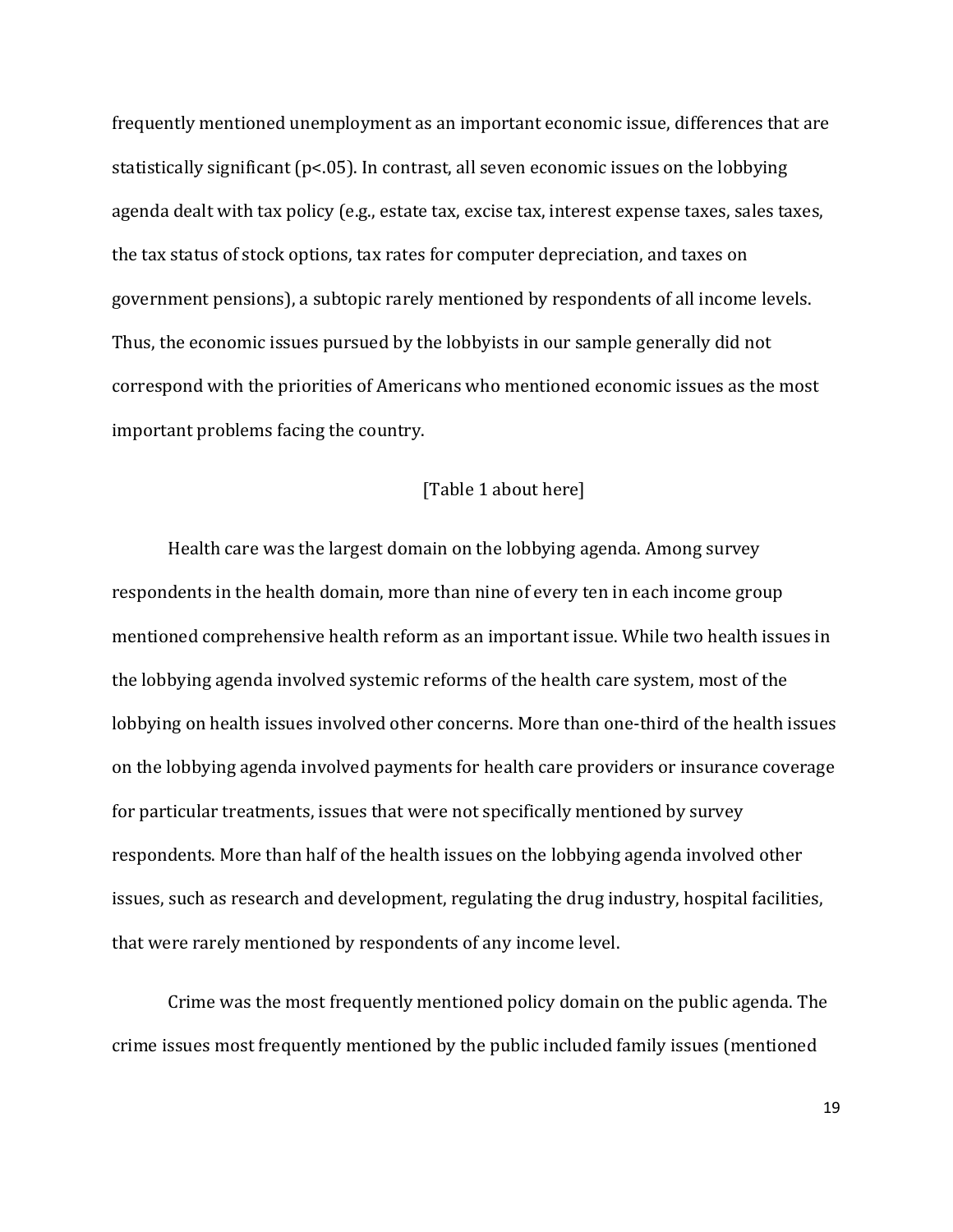more by high-income respondents), as well as drugs and crime prevention (mentioned most often by low-income respondents). There was no lobbying activity on those crime issues. Instead, the crime portion of the lobbying agenda involved police and gun control, changes in criminal and civil code, and court administration, issues that were rarely mentioned by the public.

In the social welfare policy domain, poverty was the most frequently mentioned issue for low-income respondents. Elderly issues were also frequently mentioned by the public. However, these issue concerns were not part of the lobbying agenda. The one social welfare issue on the lobbying agenda involved assistance to the disabled, an issue not mentioned by the survey respondents. Within the domain of international affairs, the one issue on the lobbying agenda dealt with foreign aid, an issue not mentioned very frequently by the public. Important public concerns in the realm of foreign affairs most often referred to the Middle East and general concerns (e.g., war and peace). Again, these topics did not appear on the lobbying agenda.

When we look more closely within policy domains, there is further evidence that the lobbying agenda does not reflect the public's policy priorities. Even when Americans and lobbyists refer to the same policy domain as a priority, they frequently mean different types of issues within that domain. It is possible that issues receiving lobbying attention may have satisfied some of the general concerns expressed by the public in those policy domains, but that remains an untested hypothesis.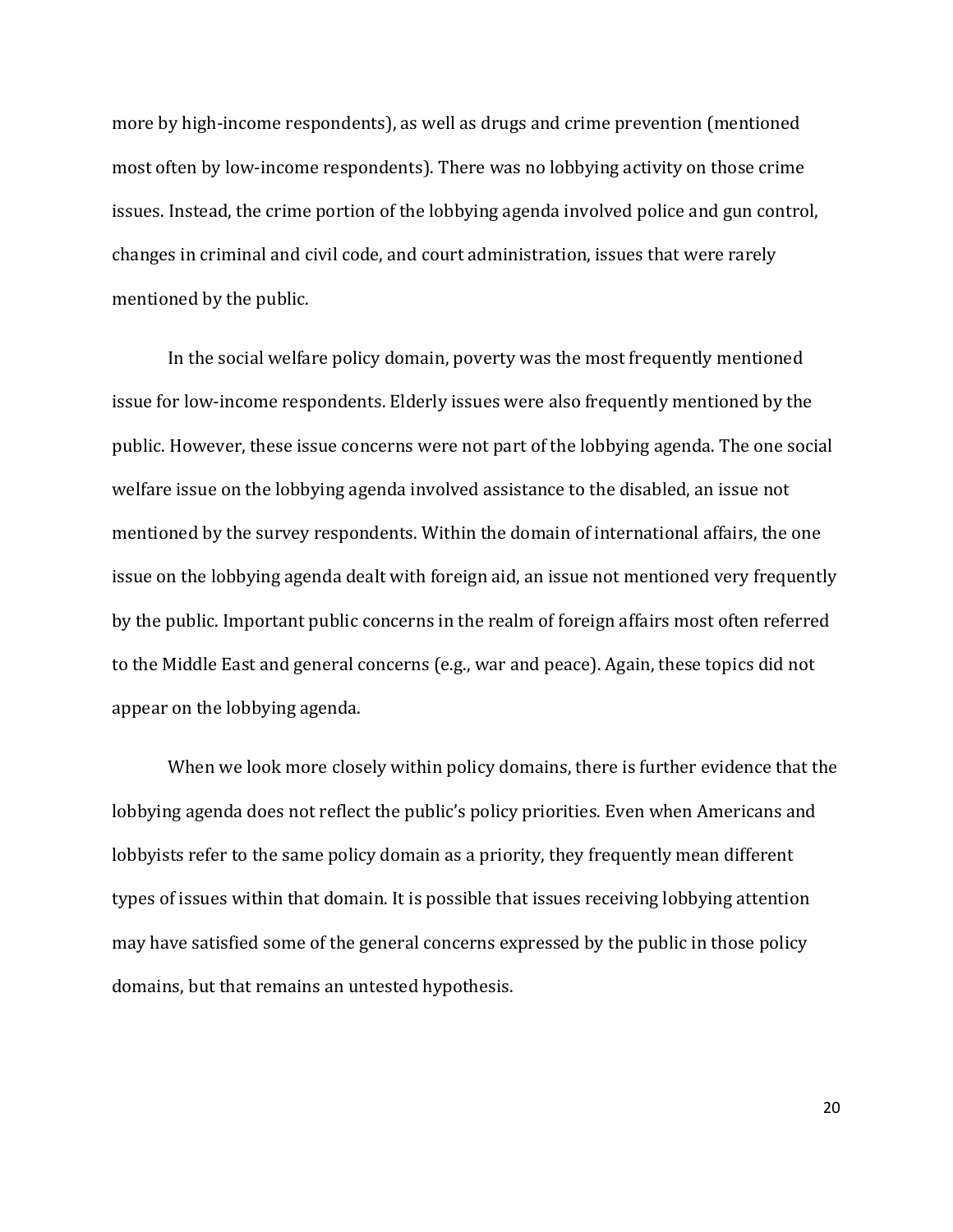#### **Conclusion**

It is important for studies of policy representation to consider the policy priorities of the public in addition to the preferences of the public. For representation to occur it is necessary for the government to address the policy concerns of the public. We hope this will lead to a closer examination of other stages of the policymaking process and the role of interest groups in the representation equation. When it comes to the policy agenda, we find that the bias in the interest group system means that the issues pushed by lobbyists generally do not correspond to the broad policy priorities of the public. We find no correlation between the lobbying agenda and the public agenda, using multiple measures of public opinion. Even when public concerns and lobbying activity share the same policy domain, the specific issues advanced by lobbyists tend to be different from the specific policy concerns of the public.

We also find relatively few differences between the policy priorities of low-income and high-income publics, although when differences emerge they tend to reflect the competing economic interests of wealthy and poor Americans. We divided the survey samples into fairly broad income categories. In particular, the high-income group (\$75,000 and above in annual income) encompasses a wide range of wealth. It may be that those advantaged by the interest group system are a small enough slice of the public that it is difficult to isolate them in survey data. For example, Page (2009) notes that the top onetenth of one percent in the income distribution, though they control a lot of wealth, comprise such a small number of people that they have not been reliably identified in sample surveys. In addition, it makes sense to move beyond income and examine other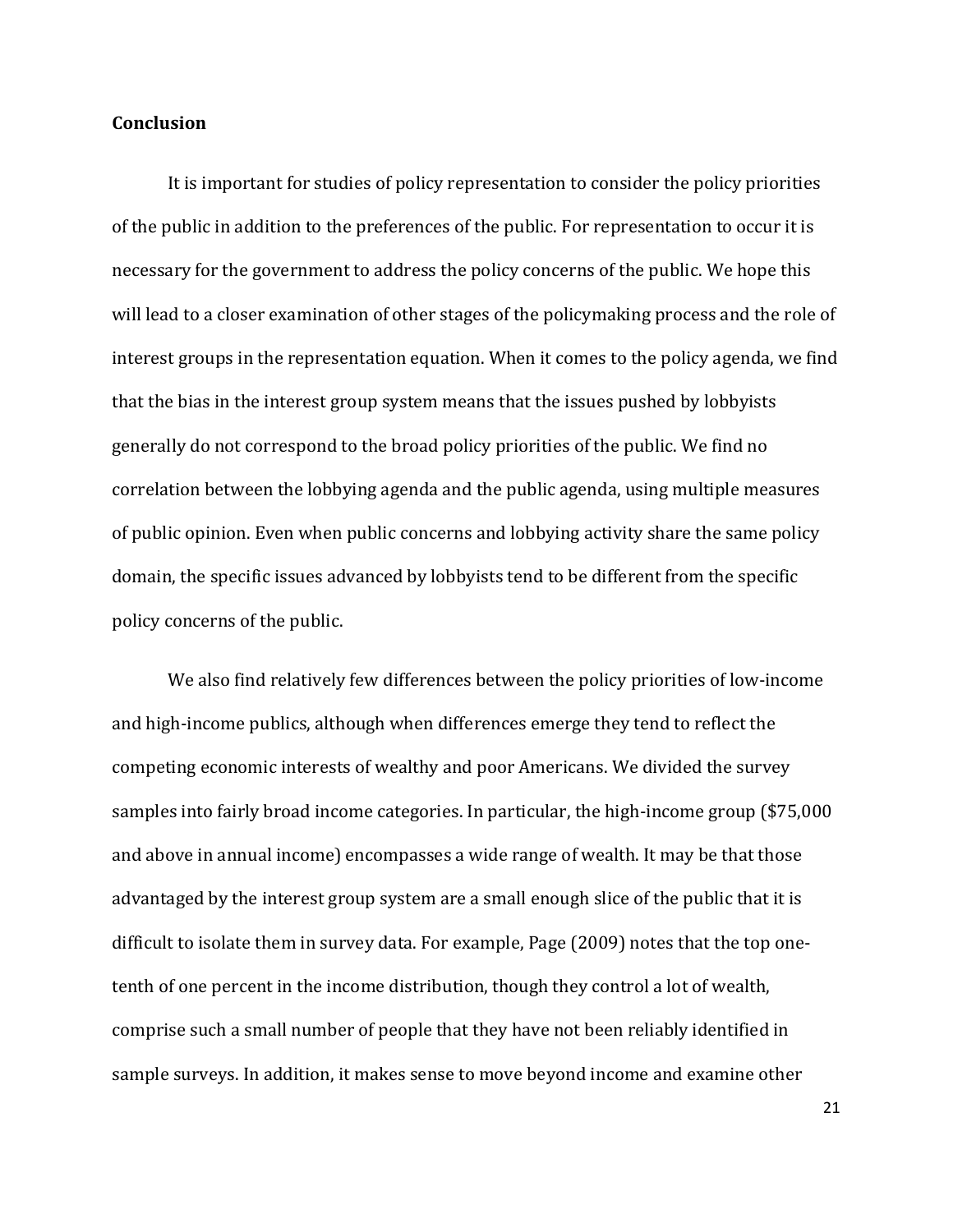issue publics in representation studies. Given the professional bias in the interest group system, it is worth comparing the policy priorities of different occupation groups. In any case, the evidence in this paper suggests that all income groups are unrepresented in the lobbying agenda.

Given the bias in the interest group system, it is not surprising that the lobbying agenda poorly reflects public priorities. We find that most of the issues on the lobbying agenda receive little attention from the media, and thus receive little attention from the public. However the lack of public attention did not prevent government action on the issues in the lobbying agenda. While the status quo was the likely outcome after observing the issues in the lobbying study for four years, when policy change occurred it was frequently significant, rather than incremental. In addition, policy change was largely unrelated to the salience of the lobbying issues.

This is a concern for policy representation given that government tends to be more responsive to the public on more salient issues when the public is watching (Arnold 1990; Epstein and Segal 2000; Burstein 2003). Very few of the issues in our lobbying study were the subject of questions in a national survey, so public opinion was not a significant factor in government deliberations on these issues. More to the point, among the lobbyists we interviewed, the mass public was very rarely mentioned as an obstacle to getting their preferred policy outcome. They more frequently noted opposition or a lack of attention from government officials or other organized interests as the main impediments to their policy goals. This is not to suggest that interest groups act with impunity or that the public has no impact on government decision-making. However, studies of representation in the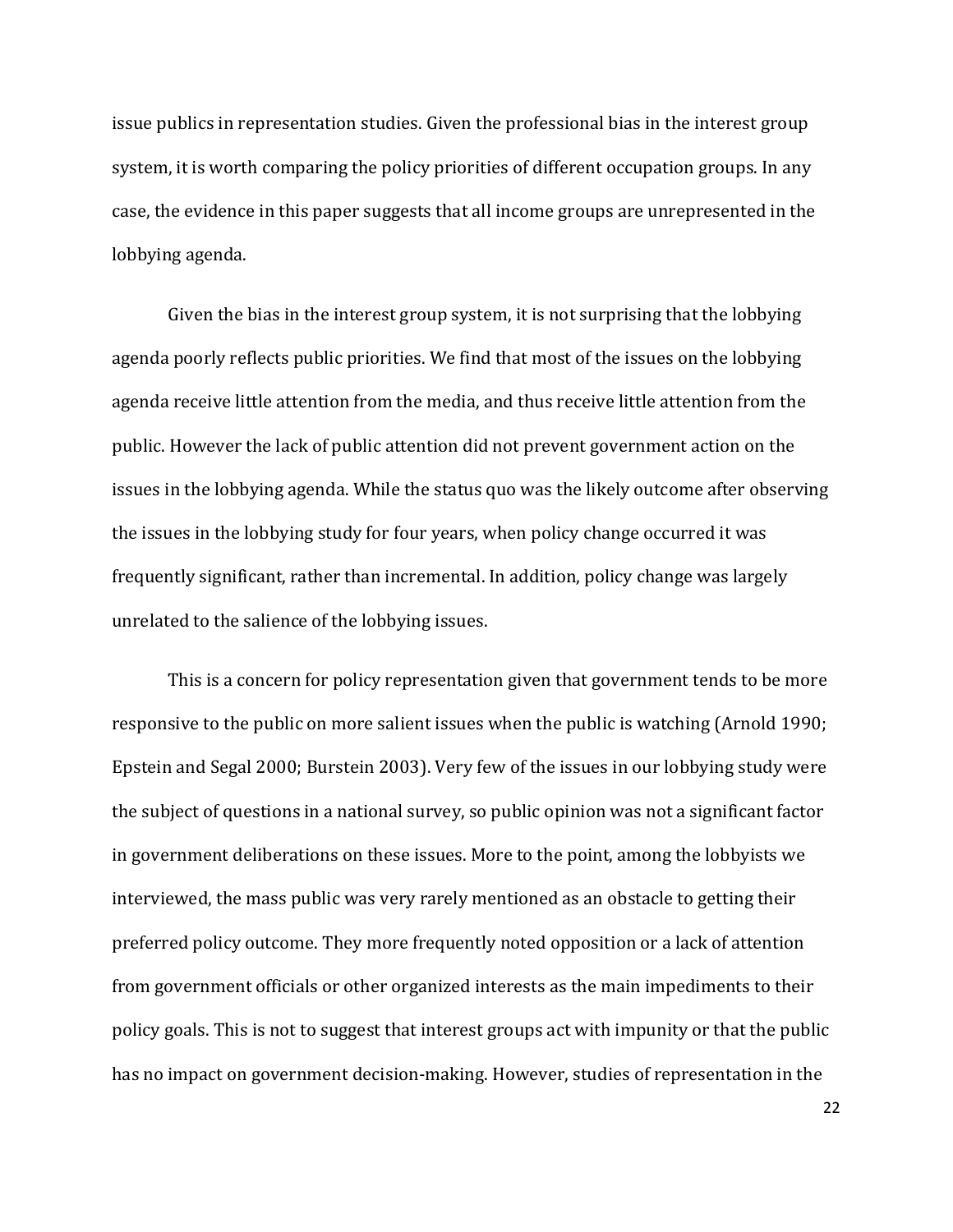policymaking process need to carefully examine the role of interest groups and the lobbying agenda.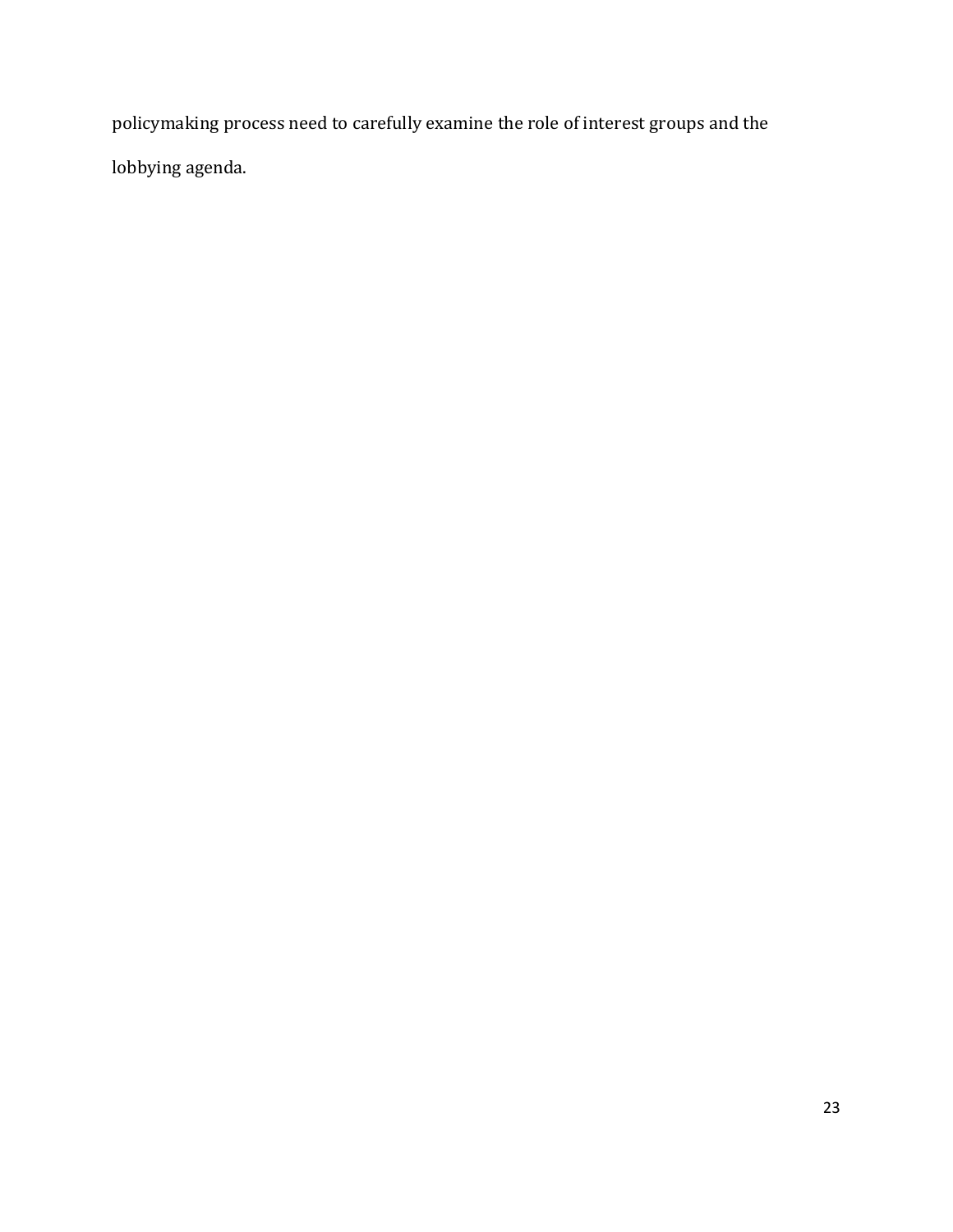## **References**

Althaus, Scott L. 2003. *Collective Preferences in Democratic Politics*. New York: Cambridge University Press.

Ansolabehere, Stephen, Jonathan Rodden, and James M. Snyder, Jr. 2006. "Purple America." *Journal of Economic Perspectives* 20: 97–118.

Arnold, R. Douglas. 1990. *The Logic of Congressional Action*. New Haven: Yale University Press.

Bachrach, Peter, and Morton Baratz. 1962. "Two Faces of Power." *American Political Science Review* 56: 947-952.

Bartels, Larry M. 2010. *Unequal Democracy*. Princeton, NJ: Princeton University Press.

Baumgartner, Frank R. 2010. "Interest Groups and Agendas." In *The Oxford Handbook of American Political Parties and Interest Groups*, ed. L. Sandy Maisel and Jeffrey M. Berry. New York: Oxford University Press, pp. 519-533.

Baumgartner, Frank R., Jeffrey M. Berry, Marie Hojnacki, David C. Kimball, and Beth L. Leech. 2009. *Lobbying and Policy Change: Who Wins, Who Loses, and Why*. Chicago: University of Chicago Press.

Baumgartner, Frank R., and Bryan D. Jones. 1993. *Agendas and Instability in American Politics*. Chicago: University of Chicago Press.

Baumgartner, Frank R., and Beth L. Leech. 2001. "Interest Niches and Policy Bandwagons: Patterns of Interest Group Involvement in National Politics." *Journal of Politics* 64:1191- 1213.

Baumgartner, Frank R., and Jack L. Walker, Jr. 1988. "Survey Research and Membership in Voluntary Association." American Journal of Political Science 32:908-928.

Burstein, Paul. 2003. "The Impact of Public Opinion on Public Policy: A Review and An Agenda." *Political Research Quarterly* 56:29-40.

Cobb, Roger W., and Harc Howard Ross, editors. 1997. *Cultural Strategies of Agenda Denial: Avoidance, Attack, and Redefinition*. Lawrence, KS: University Press of Kansas.

Downs, Anthony. 1957. *An Economic Theory of Democracy*. New York: Harper and Row.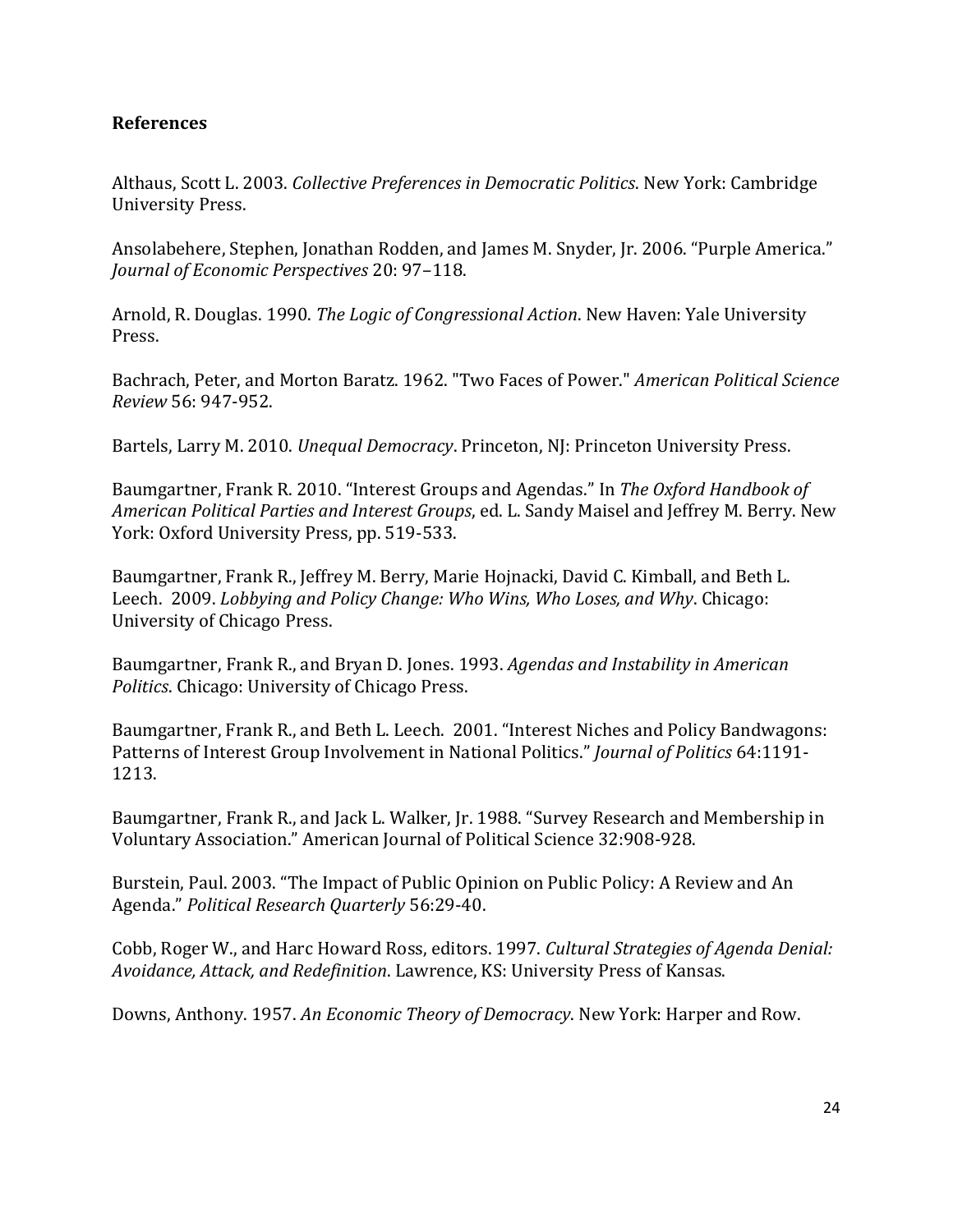Druckman, James N., and Lawrence R. Jacobs. 2011. "Segmented Representation: The Reagan White House and Disproportionate Responsiveness." In *Who Gets Represented?*, ed. Peter K. Enns and Christopher Wlezien. New York: Oxford University Press.

Enns, Peter K., and Christopher Wlezien, editors. 2011. *Who Gets Represented?* New York: Russell Sage Foundation.

Epstein, Lee, and Jeffrey A. Segal. 2000. "Measuring Issue Salience." *American Journal of Political Science* 44:66-83.

Erikson, Robert S., Michael B. MacKuen, and James A. Stimson. 2002. *The Macro Polity*. Cambridge: Cambridge University Press.

Feeley, T. Jens, Bryan D. Jones, Heather Larsen. 2001. Public Agenda: Annualized Most Important Problem Polling Data, 1939-2001. Seattle, WA: University of Washington (Portions of this data originally compiled by the Gallup Organization).

Gilens, Martin. 2001. "Political Ignorance and Collective Policy Preferences." *American Political Science Review* 95: 379–396.

Gilens, Martin. 2005. "Inequality and Democratic Responsiveness." *Public Opinion Quarterly* 69:778–796.

Gilens, Martin. 2009. "Preference Gaps and Inequality in Representation." *PS: Political Science & Politics* 42:335-341.

Gilens, Martin. 2011. "Policy Consequences of Representational Inequality." In *Who Gets Represented?*, ed. Peter K. Enns and Christopher Wlezien. New York: Oxford University Press.

Gomez, Brad T., and J. Matthew Wilson. 2001. "Political Sophistication and Economic Voting in the American Electorate: A Theory of Heterogeneous Attribution." *American Journal of Political Science* 45: 899–914.

Goren, Paul. 2011. "Political Sophistication and Policy Reasoning: A Reconsideration (Updated)." In *Controversies in Voting Behavior*, 5th ed., Richard Niemi, Herbert F. Weisberg, and David C. Kimball, ed. Washington, DC: CQ Press.

Griffin, John D., and Brian Newman. 2005. "Are Voters Better Represented?" *Journal of Politics* 67: 1206–1227.

Hajnal, Zoltan. 2010. *America's Uneven Democracy: Race, Turnout, and Representation in City Politics*. Cambridge: Cambridge University Press.

Hall, Richard L. 1996. *Participation in Congress*. New Haven: Yale University Press.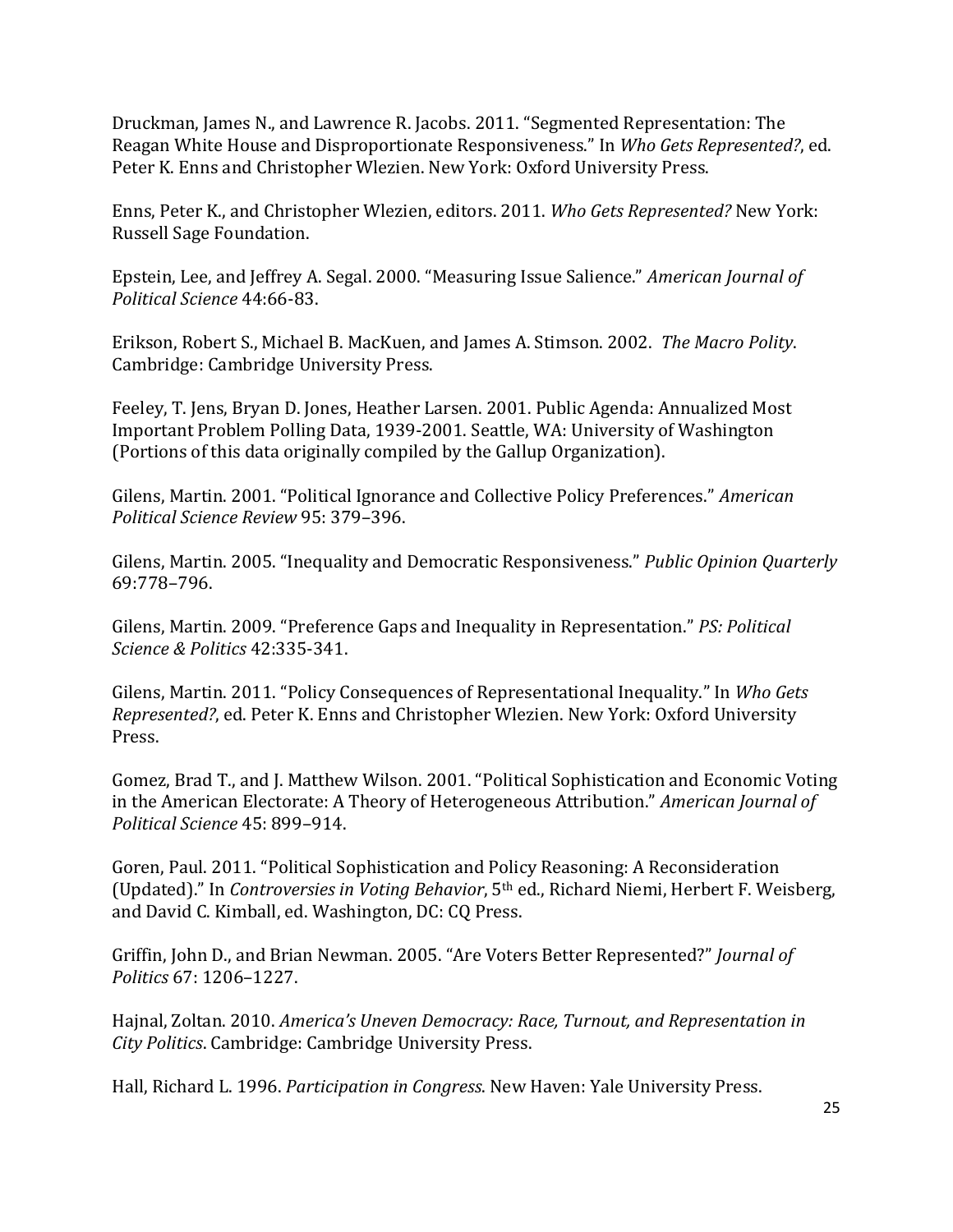Hall, Richard L., and Alan V. Deardorff. 2006. "Lobbying as Legislative Subsidy." *American Political Science Review* 100:69-84.

Hussey, Wesley, and John Zaller. 2011. "Who Do Parties Represent?" In *Who Gets Represented?*, ed. Peter K. Enns and Christopher Wlezien. New York: Oxford University Press.

Jacobs, Lawrence R., and Benjamin I. Page. 2005. "Who Influences U.S. Foreign Policy?" *American Political Science Review* 99: 107–123.

Jacobs, Lawrence R., and Theda Skocpol, editors. 2005. *Inequality and American Democracy*. New York: Russell Sage Foundation.

Jones, Bryan D. 2001. *Politics and the Architecture of Choice*. Chicago: University of Chicago Press.

Jones, Bryan D., and Frank R. Baumgartner. 2005. *The Politics of Attention*. Chicago: University of Chicago Press.

Jones, Bryan D., Heather Larsen-Price, and John Wilkerson. 2009. "Representation and American Governing Institutions." *Journal of Politics* 71:277-290.

Kelly, Nathan J. 2009. *The Politics of Income Inequality in the United States*. New York: Cambridge University Press.

Lupia, Arthur, and Matthew D. McCubbins. 1998. *The Democratic Dilemma: Can Citizens Learn What They Need to Know?* Cambridge: Cambridge University Press.

Martin, Paul S. 2003. "Voting's Rewards: Voter Turnout, Attentive Publics, and Congressional Allocation of Federal Money." *American Journal of Political Science* 47: 110– 127.

McConnell, Grant. 1966. *Private Power and American Democracy*. New York: Knopf.

Niemi, Richard G., Herbert F. Weisberg, and David C. Kimball, eds. 2011. Controversies in American Voting Behavior, 5th ed. Washington, DC: CQ Press.

Olson, Mancur, Jr. 1965. *The Logic of Collective Action*. Cambridge: Harvard University Press.

Page, Benjamin I. 2009. "Review Symposium: Perspectives on *Unequal Democracy*." *Perspectives on Politics* 7:148-151.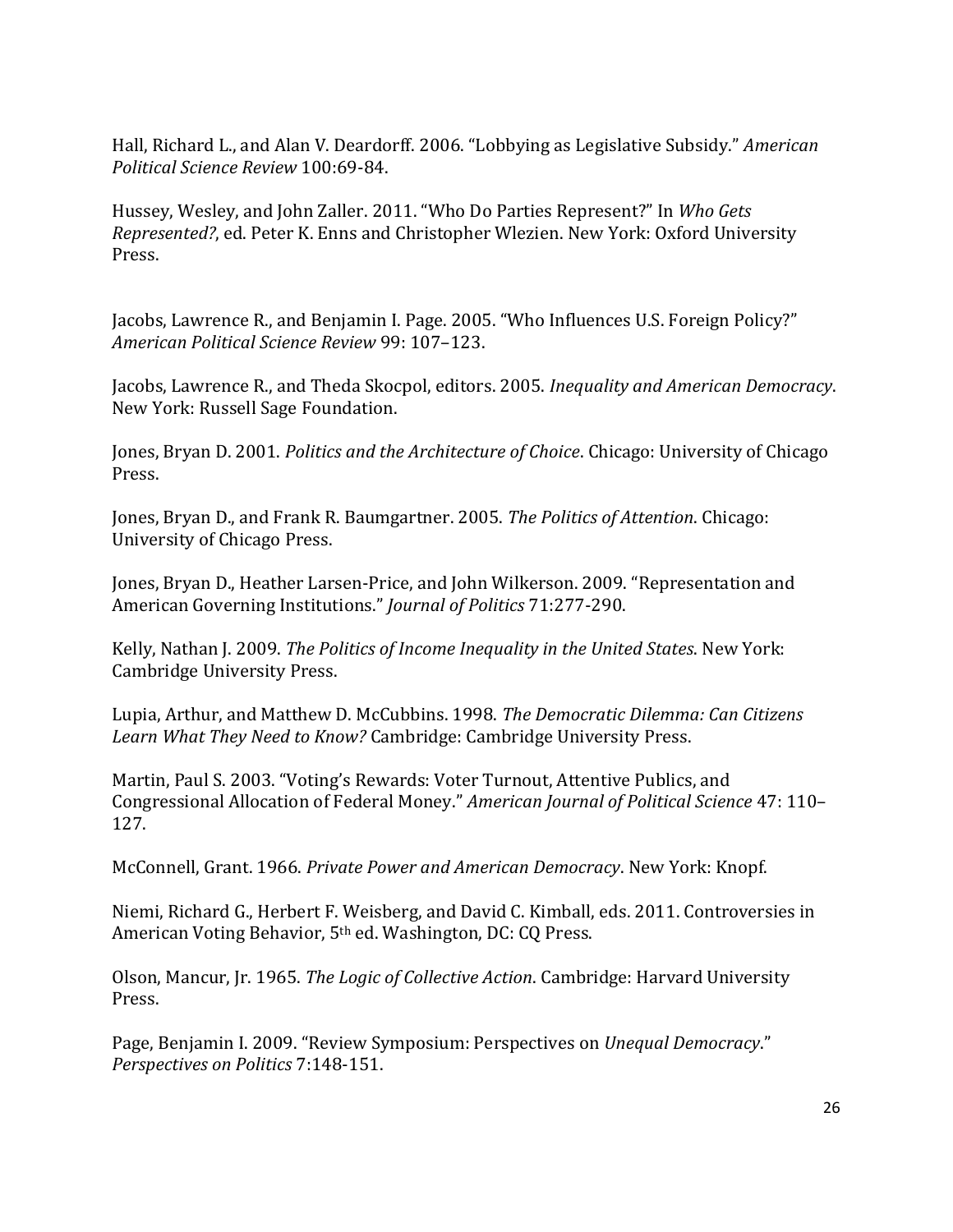Popkin, Samuel L. 1994. *The Reasoning Voter: Communication and Persuasion in Presidential Campaigns*, 2nd ed. Chicago: University of Chicago Press.

Salisbury, Robert H. 1984. "Interest Representation: The Dominance of Institutions." *American Political Science Review* 78:64-76.

Schattschneider, E.E. 1975. *The Semisovereign People: A Realist's View of Democracy in America*. Fort Worth, TX: Harcourt Brace Jovanovich College Publishers (originally published in 1960).

Schlozman, Kay L. 2010. "Who Sings in the Heavenly Chorus? The Shape of the Organized Interest System." In *The Oxford Handbook of American Political Parties and Interest Groups*, ed. L. Sandy Maisel and Jeffrey M. Berry. New York: Oxford University Press, pp. 425-450.

Schlozman, Kay Lehman, and John Tierney. 1986. *Organized Interests and American Democracy*. New York: Harper & Row.

Schlozman, Kay Lehman, Sidney Verba, and Henry Brady. 1995. *Voice and Equality: Civic Volunteerism and American Politics*. Cambridge: Harvard University Press.

Smith, Mark A. 2010. "The Mobilization and Influence of Business Interests." In *The Oxford Handbook of American Political Parties and Interest Groups*, ed. L. Sandy Maisel and Jeffrey M. Berry. New York: Oxford University Press, pp. 451-467.

Soroka, Stuart N., and Christopher Wlezien. 2010. *Degrees of Democracy: Politics, Public Opinion, and Policy*. New York: Cambridge University Press.

Strolovich, Dara Z. 2007. *Affirmative Advocacy: Race, Class and Gender in Interest Group Politics*. Chicago: University of Chicago Press.

Walker, Jack L., Jr. 1991. *Mobilizing Interest Groups in America*. Ann Arbor: University of Michigan Press.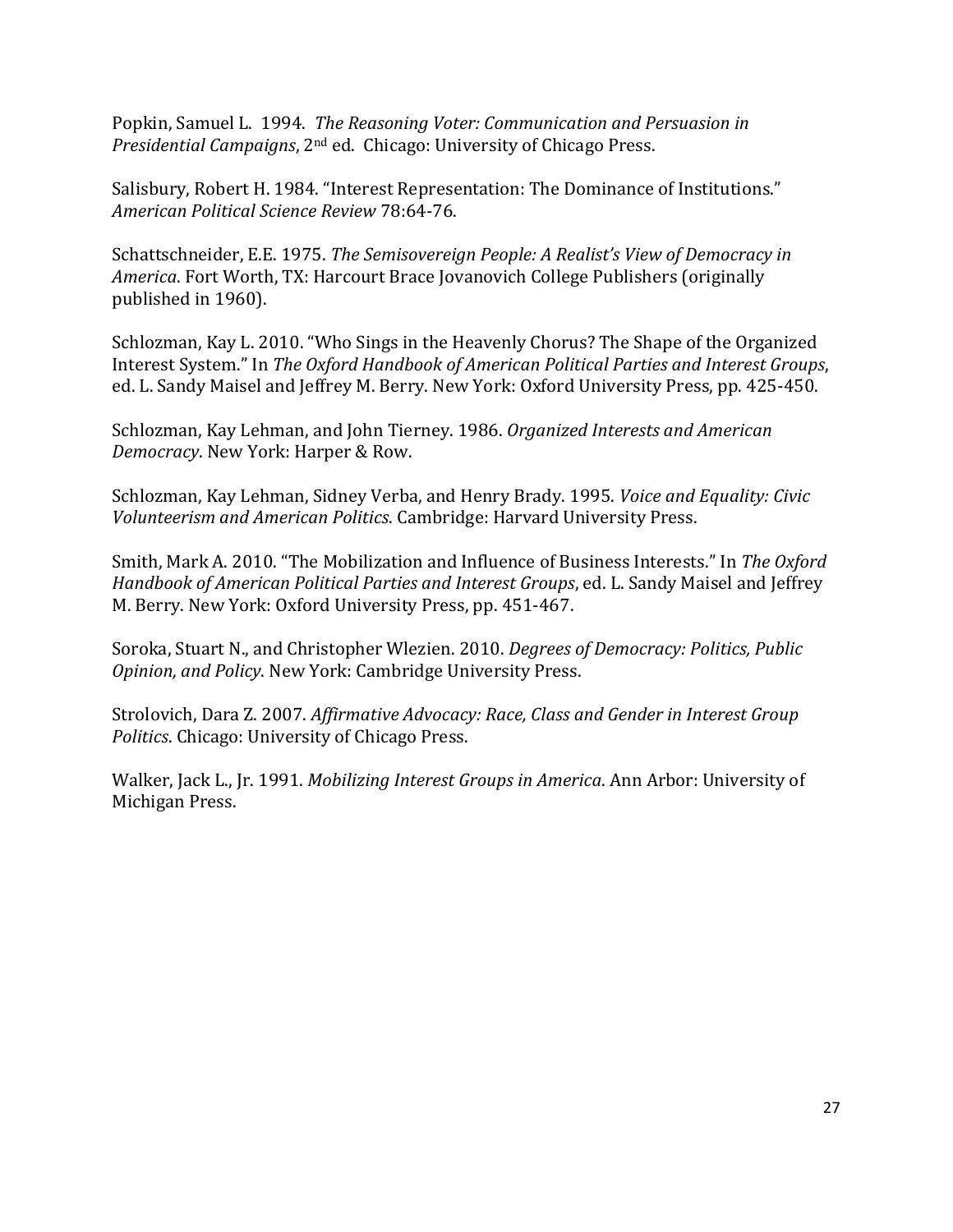**Figure 1 The Lobbying Agenda versus the Public Agenda, 1999-2002 (Gallup and Pew)**



The figure shows the percentage of lobbying cases compared to the average responses to the poll question "What is the most important problem facing the country today?"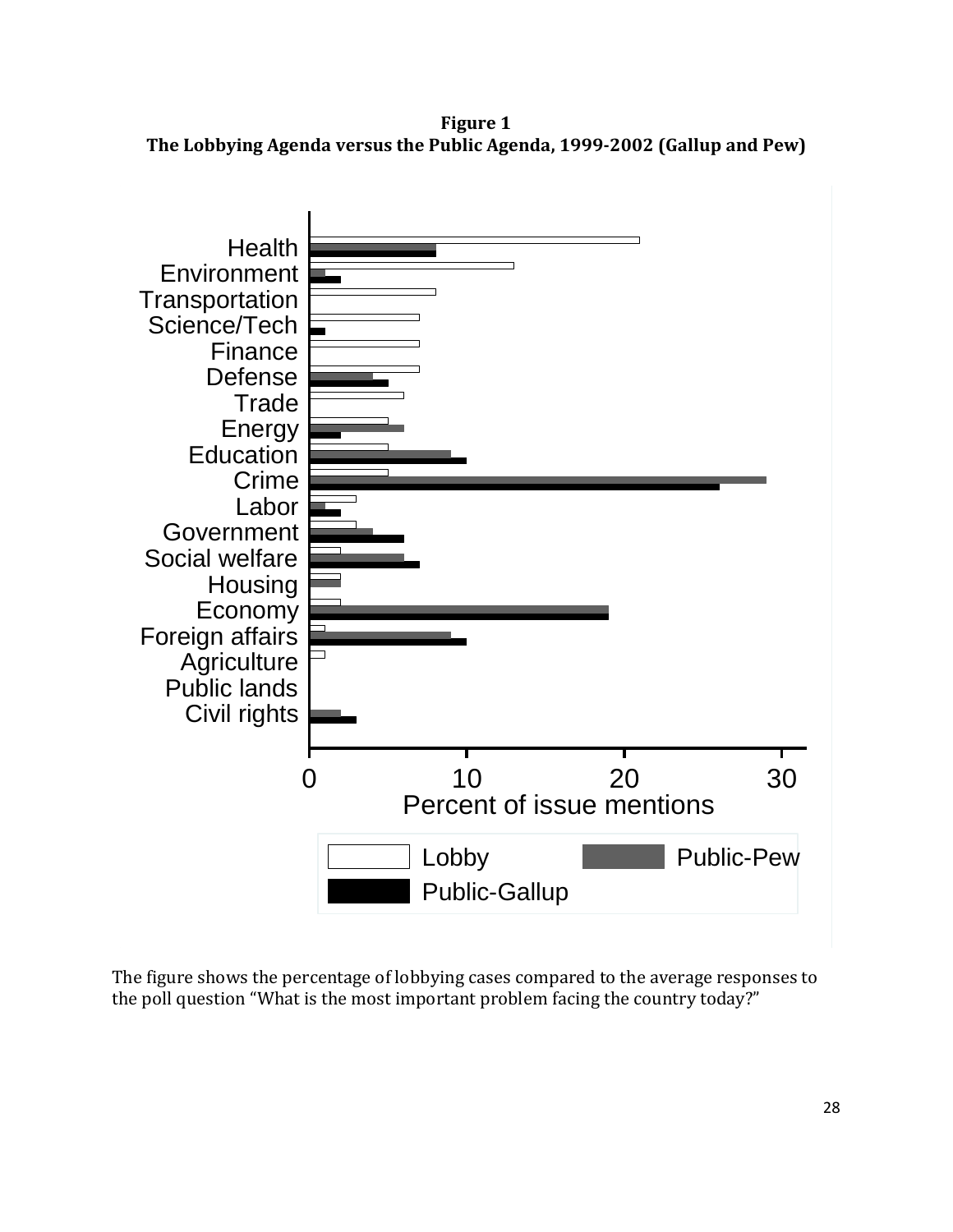**Figure 2 The Lobbying Agenda versus the Public Agenda, 1999-2002 (Gallup and ANES)**



The figure shows the percentage of lobbying cases compared to the average responses to the MIP question in Gallup and ANES surveys.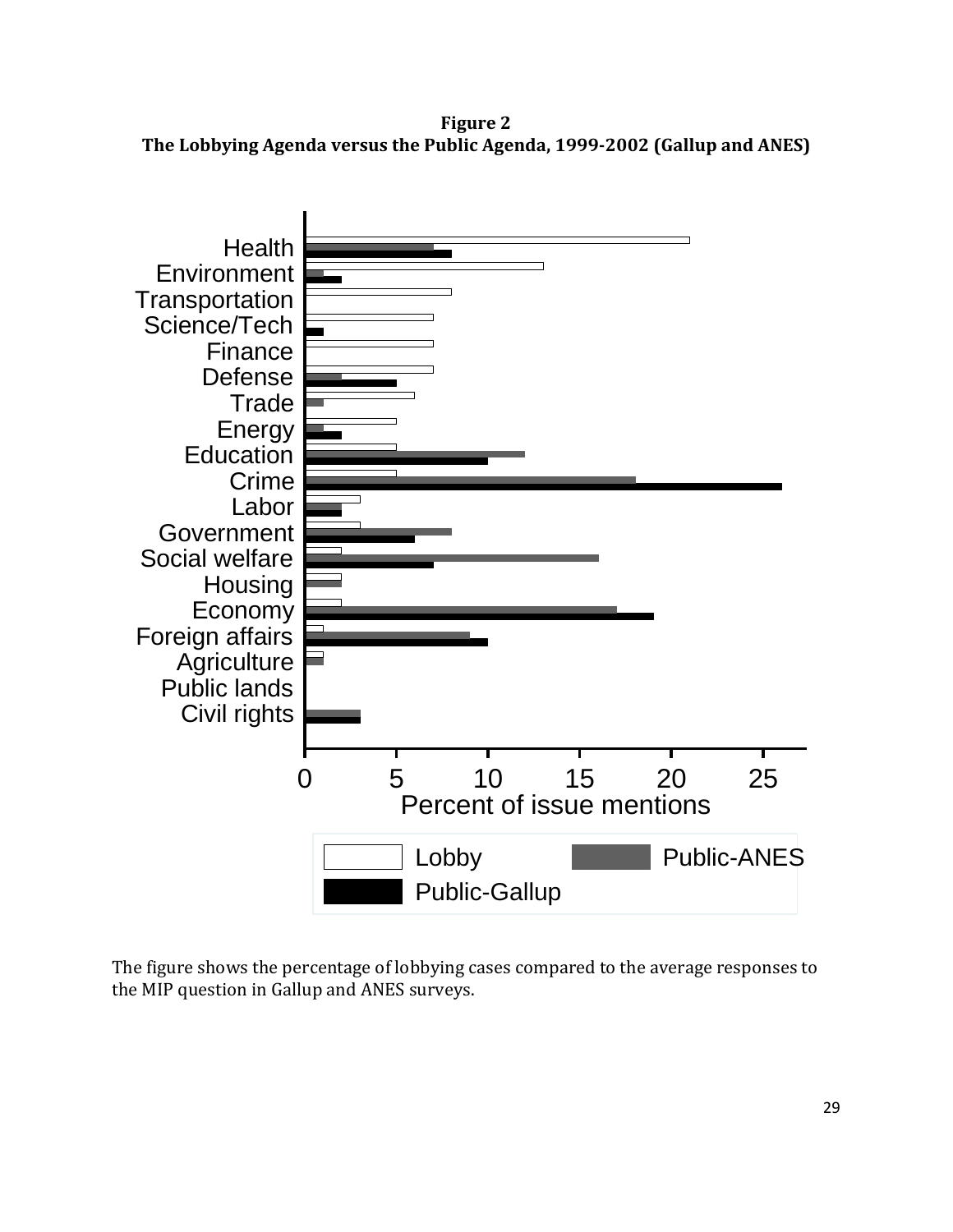**Figure 3 The Public Agenda by Income Group, 1999-2002 (Pew)**

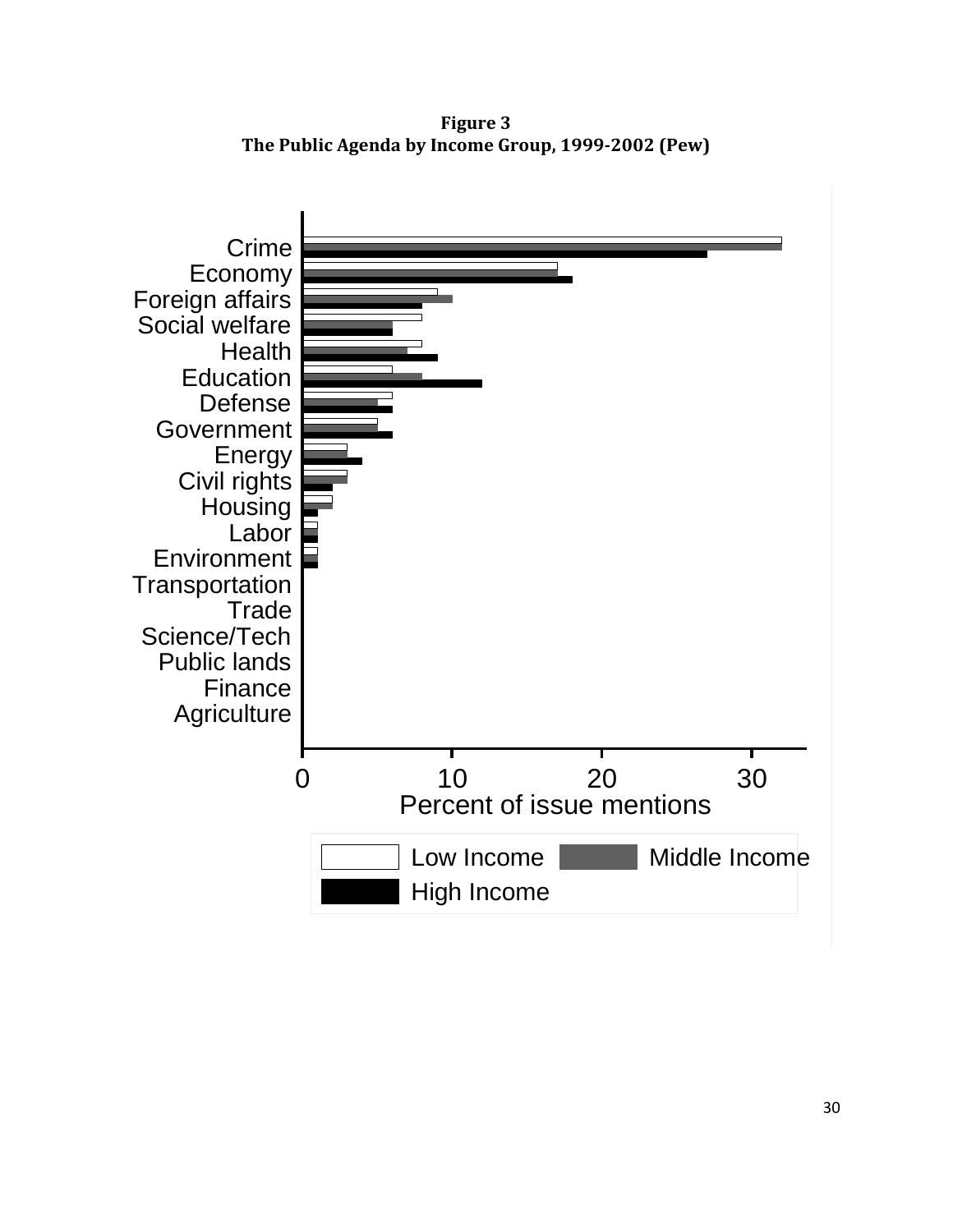**Figure 4 The Public Agenda by Income Group, 1999-2002 (ANES)**